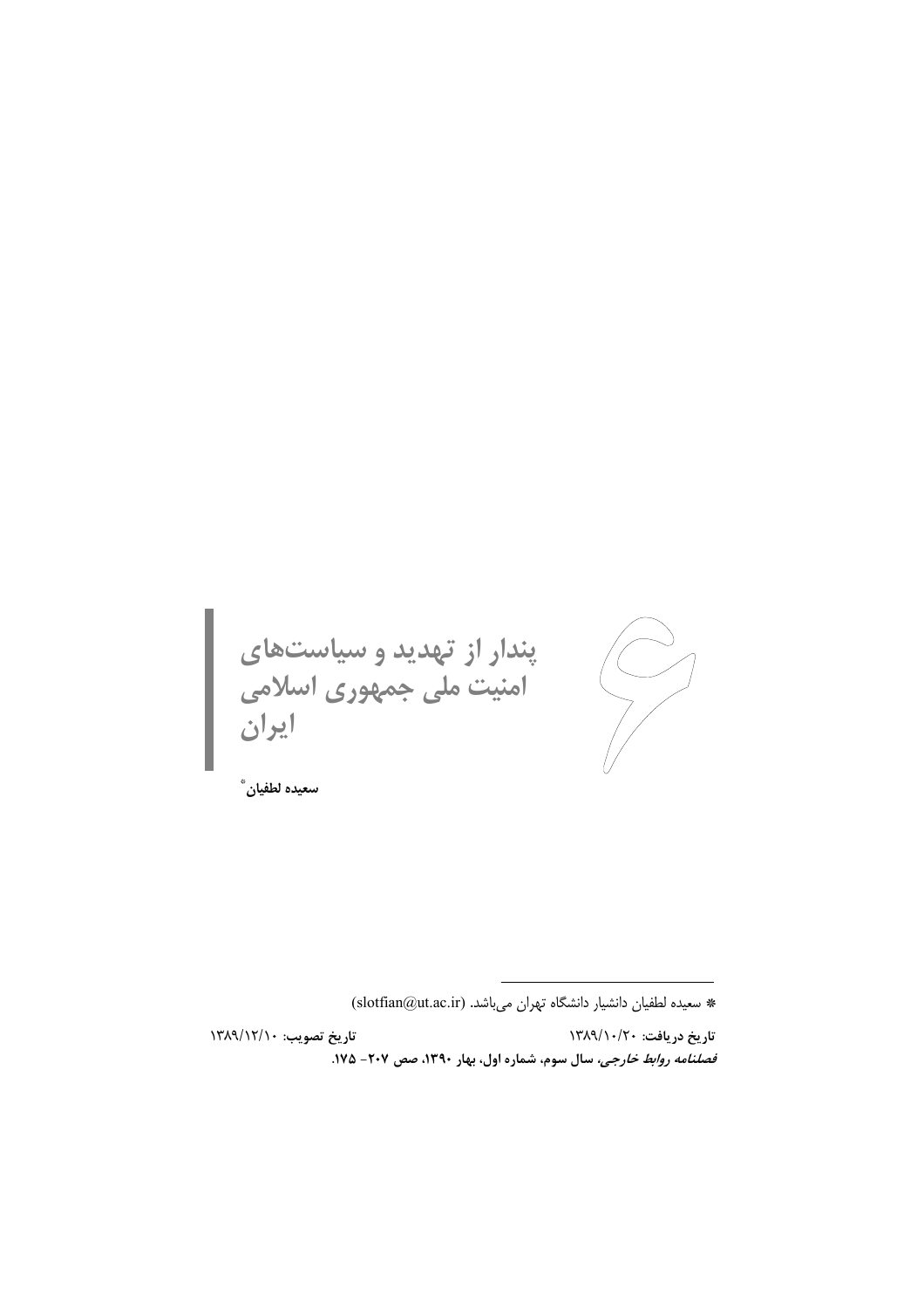چکیده

بسیاری از نظریهپردازان سیاستهای امنیتی در غرب، سیاستهای امنیت ملي جمهوري اسلامي ايران را «برهمزننده قواعد بازي» و تهديدكننده براي سایر کشورها تعریف کردهاند. رهبران ایران در مقایسه استدلال میکنند که این کشور نه تنها تهدیدی برای منطقه خاورمیانه و جهان نبوده است، بلکـه نقش «آرامکنندهای» در محیط پرتنش پیرامونش داشته است. هدف از این پژوهش بررسی ابعاد مهم سیاستهای امنیت ملی ایران و یافتن پاسخهـای مناسب به پرسشهای پژوهشی زیر میباشد: اهـداف و رفتـار سیاسـتهـای خارجی دفاعی- امنیتی جمهوری اسلامی ایران چیست؟ آیـا سیاسـتهـای دفاعی ایران گسترشطلبانه و یا تدافعی بوده است؟ در سیاستگذاری دفاعی ایران چه تهدیدهای امنیتی در سطوح منطقهای و بینالمللی در نظر گرفته مي شوند؟ مناسب ترين و مؤثر ترين ابـزار سياسـت خــارجي بـراي رفـع ايـن تهدیدهای امنیتی چیست؟ تهدیدهای امنیتی و فرصتهای پیش وی ایران برای ارتقای جایگاهش در منطقه و نظام جهانی، پندار از تهدید قدرتهای بزرگ و کشورهای مهم منطقـه نسـبت بـه «تهدیـد ایـران»، ابـزار اجـرای سیاستهای امنیتی آنها برای مقابله با این تهدید ذهنـی از جملـه مباحـث این نوشتار خواهد بود. نتیجهٔ کلی ایـن پـژوهش ایـن اسـت کـه دگرگـونی محیط امنیتی منطقهای و استراتژیهای امنیتی جدید ایالات متحده باعث گسترش تهدیدهای امنیتی نرمافزاری شده که بر امنیت ملـی ایـران تـأثیر منفی خواهند داشت.

واژەھاي كليدى: *تھديىد، ينىدان سياست، امنيت ملي- دفياعي،* جمهوري اسلامي ايران فصلناهه روابط خارجی ♦ سال سوم ♦ شماره اول ♦ بهار ٣٩.٠ ﴾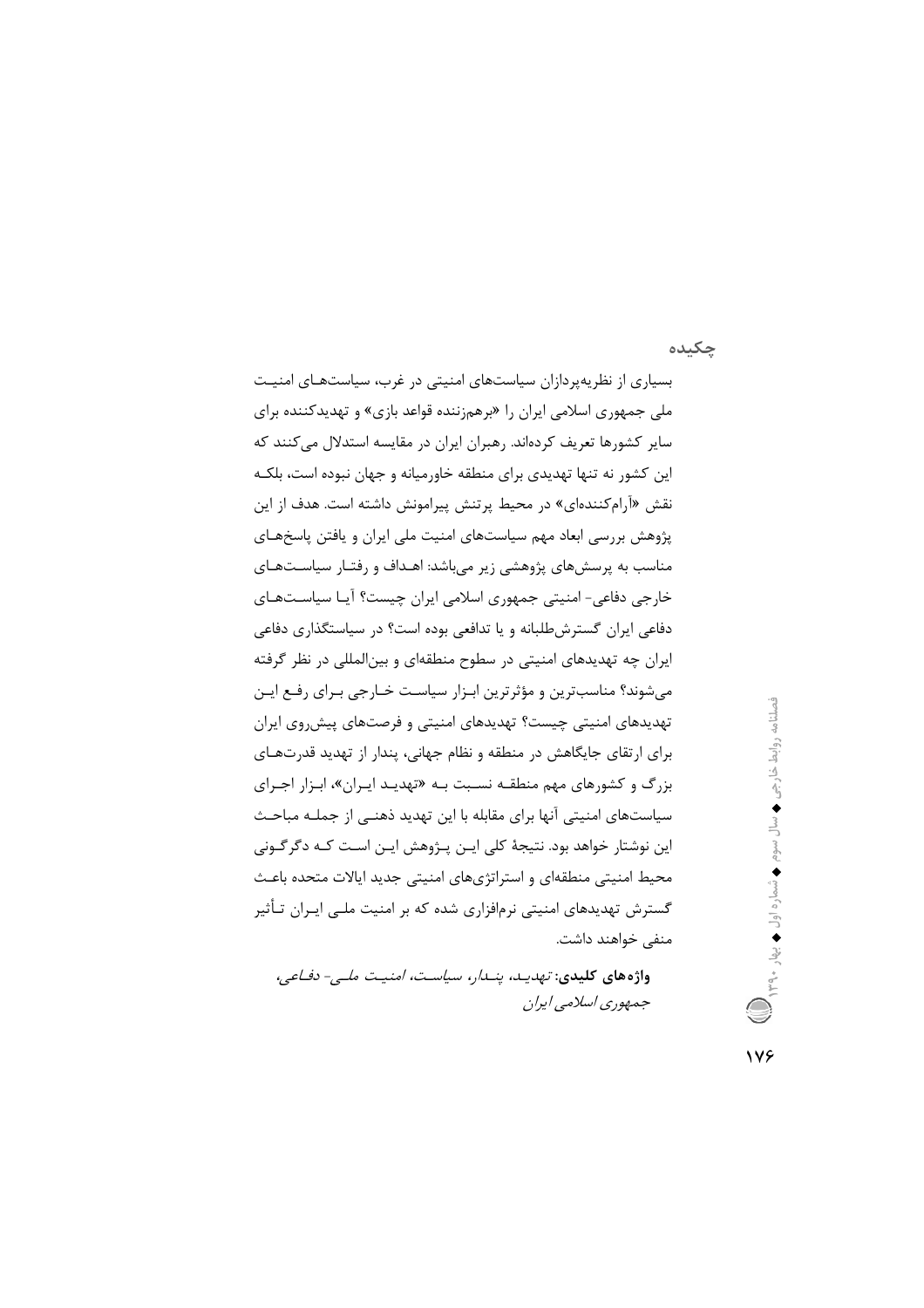در محافل سیاسـی داخـل و خـارج از ایـران در دورهٔ پـس از انقــلاب اسـلامی، در مباحث مربوط به ماهیت و پیامدهای سیاسـتهـای خـارجی کشـور، دیـدگاههـای متفاوتی مطرح شدهاند. گروهی پیشنهاد کردهاند که ایران باید گامهـای محکمـی در راستای بهبود روابط خود با همسایگان عرب در منطقه و با کشورهای غربی بردارد. مخالفان این دیدگاه، هرگونه تلاش برای عادیسازی روابط با برخی از قــدرتهـای بزرگ و بهویژه ایالات متحده آمریکا را مغایر با منافع ملی معرفی کردهانـد. یکـی از استدلالهای ارایه شدهٔ این افراد این است که ایران در دوران ریاست جمهوری آقای خاتمی اقدام به اجرای سیاستهای مسالمتآمیزتری نسـبت بــه دوران پیشــین حیات جمهوری اسلامی نمـود؛ و حتـی در جریــان حملــه نیروهــای آمریکــایی بــه افغانستان که زیر نظارت مستقیم طالبان اداره می شد، در عملیات موسوم بـه «جنگ علیه تروریسم» که پس از رویدادهای یازده سپتامبر ۲۰۰۱ روی داد، کمکهـایی نیـز کرد. پاسخ دولت واشنگتن به این سیاستهای تنش(دایی در روابط خـارجی ایـران این بود که رئیس جمهور آمریکا جورج بوش، ایران را در کنار کره شمالی و عـراق در «محور شرارت» قرار داد و به تحریم اقتصادی علیه ایـران ادامـه داد. در مباحـث عمومی که در محافل سیاسی به کمک رسانههای ملی و بینالمللی مطرح شده و یا در مطالعات آکادمیک در مورد سیاست خارجی ایران کمتر دیده شده این است ک تحلیل گران به لزوم تحلیل علمی سیاستهای امنیت ملی از دید کنش گران خـارجی تاكيد داشته باشند.

برای بررسی دقیق سیاستهای امنیت ملی جمهوری اسلامی ایـران بایـد بـه پرسشهای بی شماری پاسخ داده شود که مهمترین آنها عبارتند از:

مقدمه

 $\vee$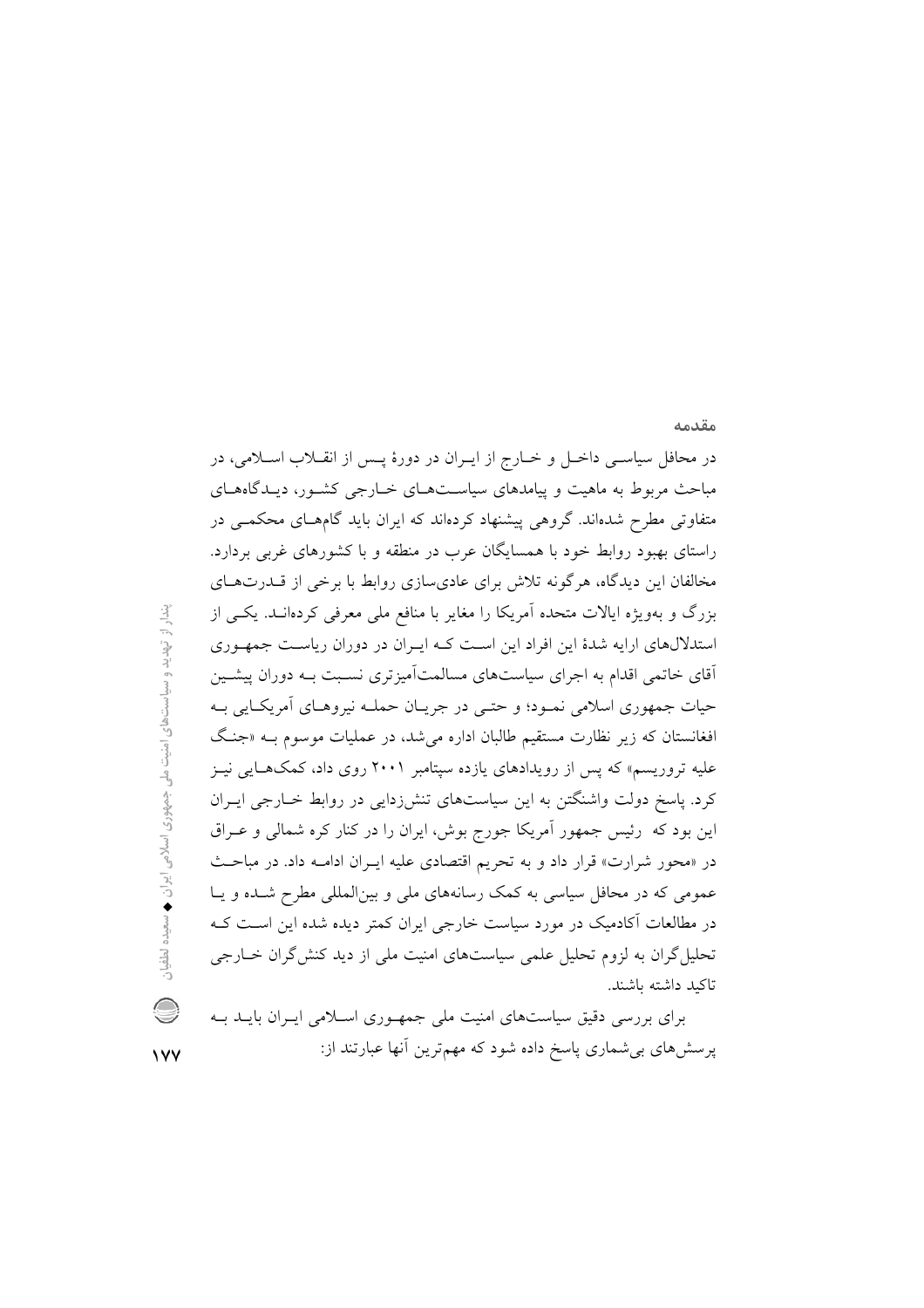■ با توجه به پندار از تهدید کنش گران مهم منطقهای و فرامنطقـهای نسـبت بـه سیاستها، نیات و تواناییهای ایران، در سیاستگذاری دفاعی جمهوری اسلامی باید چه تهدیدهای امنیتی در سطوح منطقهای و بینالمللی در نظر گرفته شوند؟

■ آیا اهداف سیاستهای دفاعی− امنیتی جمهوری اسلامی ایران واقع بینانــه یــا آرمان گرایانه است؟

■ مناسبترین و مـوثرترین ابـزار سیاسـت خـارجی بـرای رفـع جـدیترین تهدیدهای امنیتی ایران چیست؟

مسلم است که در این نوشتار تنها به طور اجمالی میتوان به پاسخگویی به این پرسشها پرداخت؛ اما در پژوهشهای علـوم سیاسـی طـرح پرسـشهـای درسـت، کماهمیتتر از ارائه پاسخهای درست نیست.

پندار از تهدید در سیاست *گ*ذاری امنیتی ایران واقع گرایـان (رئالیسـت)هـا در روابـط بـین|لملـل و مطالعـات سیاسـت خـارجى (Mearsheimer, 1995; Waltz, 1979)، و نيز طرفداران نظريه اختلافهاي واقع گـرا در روانشناسـی (Levine and Campbell, 1972) پـیش بینـی مـی کننـد کـه نـابرابری قـدرت میتواند منجر به پندار از تهدید و حتی درگیـری شـود. سـازهانگــاران اجتمــاعی در روابط بین|لملل استدلال می کنند که هویت مشترک داشتن احتمال دارد که به کاهش و حتی در برخی موارد، به حذف پندارهای تهدید ملتها از یک دیگر منتهی شود. یافتههای پژوهش روسو و گارسیا در سال ۲۰۰۷ نشان داد که:

الف) همان طور كه واقع گرايان ادعا كـردهانـد، در وضـعيت ضـعيف از لحـاظ نظامی قرار داشتن، پندار از تهدید و احساس خطر نسـبت بــه تهدیــدهای امنیتــی را افزایش میدهد. آشکار است که مهمترین دلیل ترس کشورهای کوچکتر حاشـیه جنوبی خلیج فارس از ایران و عراق را باید در نابرابری قدرت نظامی آنها جستجو کر د.

ب) همانگونه که سـازهانگـاران اسـتدلال کـردهانـد، هويـت مشـترک داشـتن، موجبات کاهش پنـدار از تهديـد را فـراهم مـي|َورد. شـايد يکـي از علـل سـوءظن کشورهای عرب سنی مذهب منطقه خلیج فارس نسـبت بــه ایــران شــیعه مــذهب و فصلنامه روابط خارجی ♦ سال سوم ♦ شماره اول ♦ بهار ۳۹۰ ، ۹۳۹

 $\sqrt{}$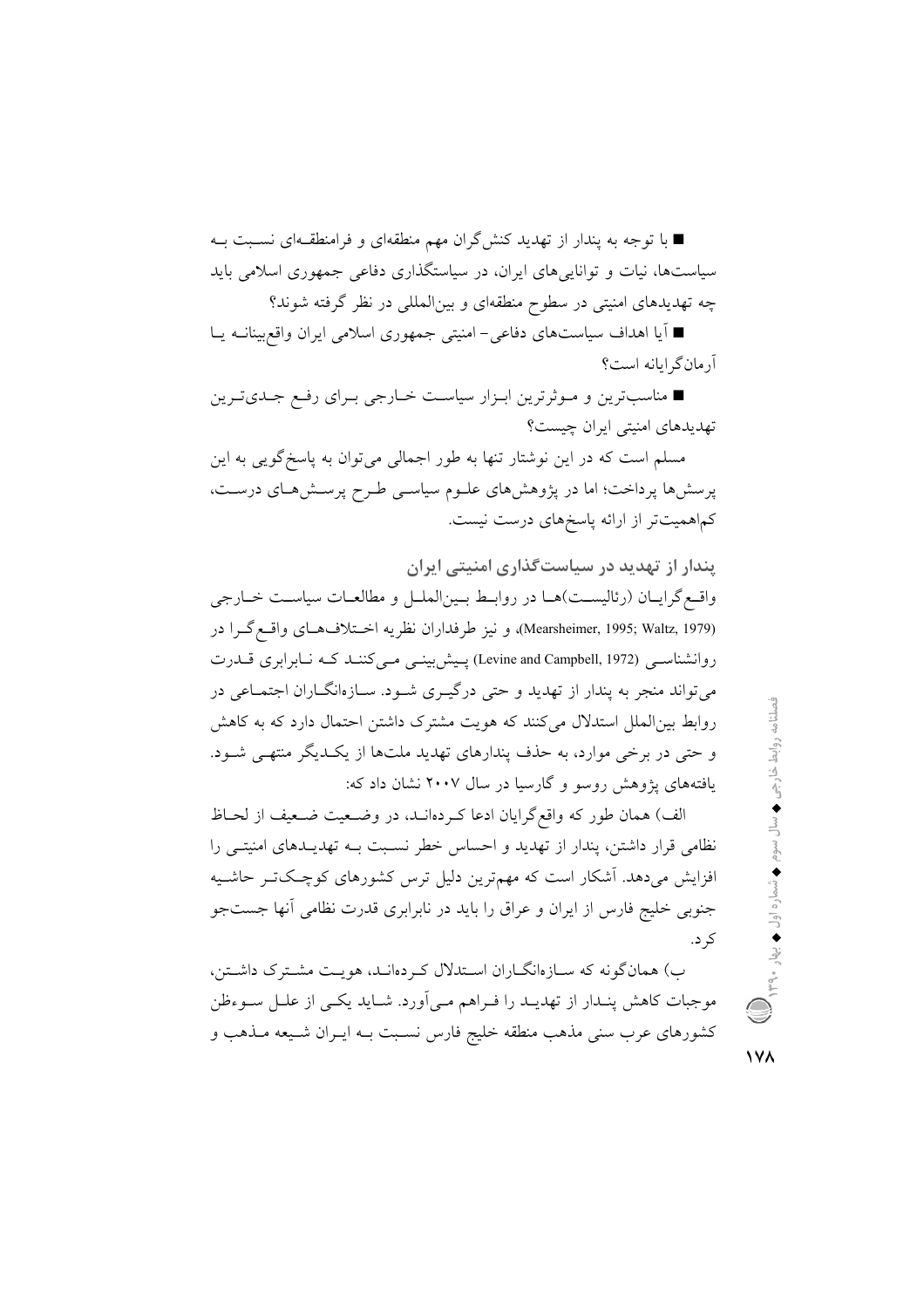غیرعرب، و نگرانی شدید آنها از برنامهها و سیاستهای دفـاعی ایـران نیـز همـین تفاوتها در مذهب و قومیت باشد.

ج) داشتن هویت مشترک به افزایش همکاری در زمینههـای اقتصـادی کمـک مر كند.

والت' در نظریه تهدید خود، همچنــان بــه حمایــت از واقــع گرایــی بــه عنــوان چهارچوب نظری ادامه میدهد، اما تأکید وی بر پندار از تهدید، از سـطح سیســتمی به سطوح خردتر تغییر داده می شود؛ و تحلیل هایش از توانایی های مادی بـه عوامـل ایدئولویک تغییر جهت داده می شود. والت به ایدئولوژی به عنوان یک متغیـر نگـاه می کند که با سایر متغیرها بر سر قوهٔ تبیین، رقابت می کند. برخی تحلیل گران پرسش مهمی را در مورد اهمیت ایــدئولوژی در شــکل گیــری «پنــدار از تهدیــد» رهبــران و تصمیمگیران کشورها مطرح می کنند: تا چه حد در محاسبه هزینههـا، سیاسـتگذاران به ایدئولوژی در برابر نگرانیهای امنیتی بها میدهند؟ (Jepperson, 1996: 27-28).

واقع گرایان کلاسیک (گالیک، ۱۹۵۵) و سـاختاری (والـتس، ۱۹۷۹) اسـتدلال میکنند که تهدیدها تابع نابرابری و نامتقارن بودن قدرت هستند (Doyle, 1997: 168). اگر یک دولت همسایه (الف) بیش از دولت (ب) قدرت داشته باشـد. دولـت (ب) باید احساس خطر کند، زیرا هیچ چیزی در نظـام بـین|لملـل آنارشــیگونــه مــانع از استفاده از زور دولت (الف) عليه دولت (ب) براي حل و فصل اخــتلاف بــين أنهــا نمی شود. در این جهان «هر کی به فکر خود بودن»، دولتها مجبور هستند کـه بـه هزینههای نظامی و ائتلافهای موقت بینالمللی تکیه کنند، تا بین قدرت ملی خـود و قدرت کشورهای دیگـر تعـادل برقـرار نماینـد. در ایـن جهـان هـابزی <sup>۲</sup> بایـد بـه همهیمانان نیز مشکوک بود، زیرا دوست امروز ممکن است دشـمن فـردا در جنـگ باشد، و بیم آن وجود دارد که دستاوردهای منافع مشترک که باعث افـزایش قــدرت دوست امروزی می شود، ممکن است دشمن بـالقوه خطرنـاکتـری را در آینـده بـه وجود أورد (Rousseau and Garcia-Retamero, 2007).

در مجموع، این یافتههای پژوهش نشان میدهند که نابرابری قدرت و اشتراک

- $1$  Walt
- $149$ 2. Hobbesian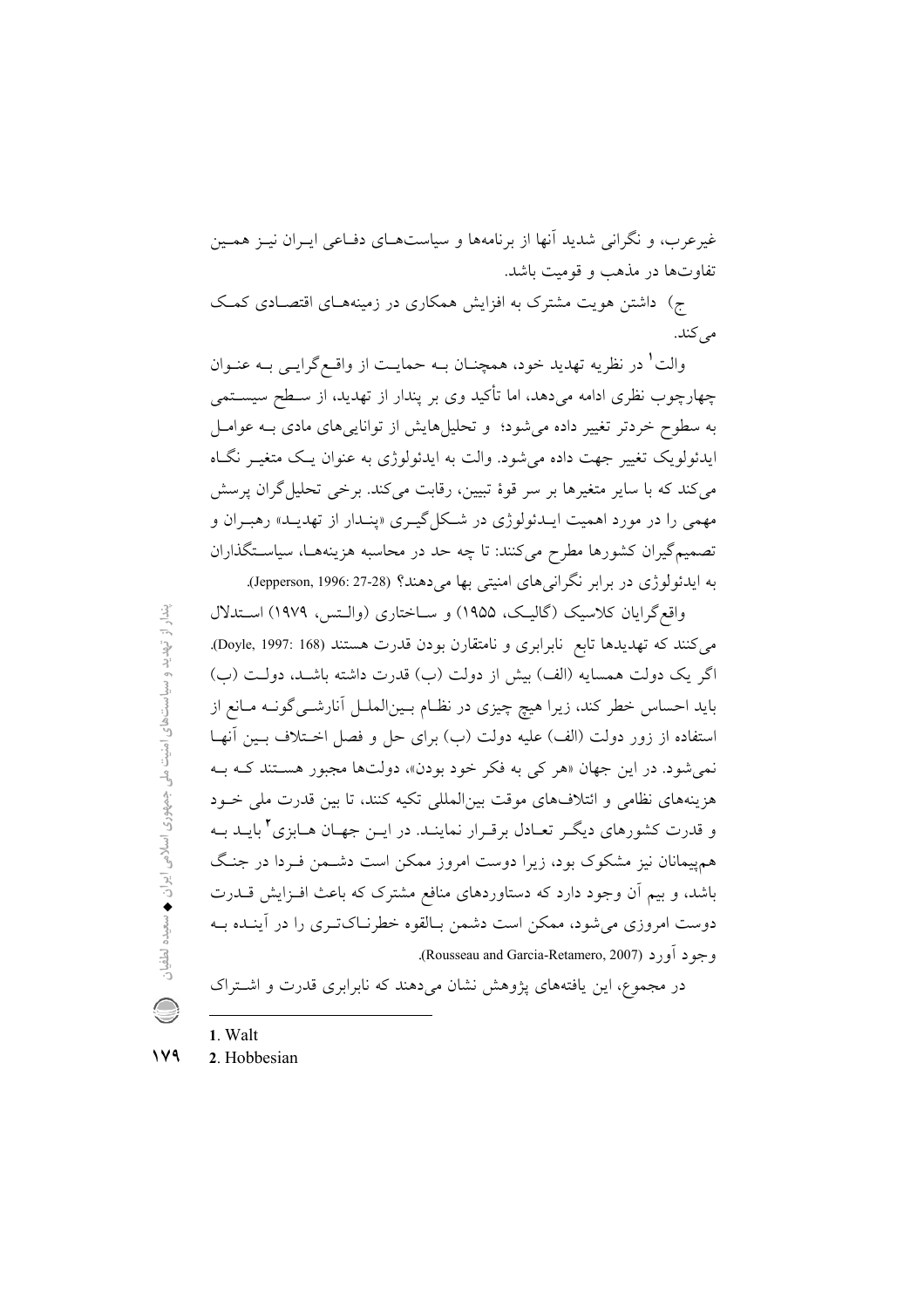هويت هر دو بر پندار از تهديد تاثير مي گذارند. «تهديد» به عنوان مـوقعيتي تعريـف شده است که در آن یک کنش گر یا گروه، توانایی یا نیـت تحمیـل پیامـد منفـی بـر کنش گر یا گروه دیگری را دارد. تهدیدها احتمالی هستند، زیرا ممکن است تحقـق ییدا کنند و یا شاید عملی نشوند. بهطور گستردهتـر، مـیتوانیم تهدیـدها را در دو گروه تقسیم کنیم: تهدید علیه فـرد و تهدیــد علیــه مجموعــهای از افـراد. در روابــط بین الملل و سیاست خارجی، تحلیـل گـران و سیاسـتگذاران بیشـتر روی تهدیـدهای جمعی متمرکز میشوند. تهدیدهای جمعی میتواند بـه سـه نـوع اَشـکار شـود: ۱-تهدیدهای نظامی، ۲- تهدیدهای اقتصادی و ۳- تهدیـدهای فرهنگـی. در مقایســه، تهدیدهای فردی می تواند به شکل پیامـدهای منفـی بـرای امنیـت فیزیکـی، ثـروت شخصی و درآمد، یا ارزش ها و باورهای شخصی یک فرد پدیدار شــوند. در برخــی از موارد، تهدید جمعی می تواند تهدید فردی نیز باشد. برای مثـال، کـارگران ایرانـی در صنعت خودروسازی ممکن است ورود چین به بازارهای داخلی کشور را هم بـه عنوان تهديد جمعي عليه كشور به علت رقابت با صنايع بومي، و هـم تهديـد عليـه امنیت شغلی خــود در نظــر بگیرنــد. بــرای بررســی سیاســتهــای امنیتــی ایــران در بخش های بعدی به این مسئله توجه می شود.

ارزیابی دیگران از سیاستهای امنیتی جمهوری اسلامی ایران

۱. سیاستهای امنیت ملی ایران در برآوردهای تهدید قدرتهای بزرگ در گزارش سالانه ارزیابی تهدیدهای جامعه اطلاعاتی آمریکا که از سوی دنیس بلـر، رئیس سازمان اطلاعات ملی این کشور در ۲ فوریـه ۲۰۱۰ اعـلام شـد، از ایـران بـه عنوان تهدیدی واقعی برای منافع آمریکا و متحدانش یاد شد. با اشاره به بـی تـوجهی ایرانیان به قطعنامههای شورای امنیت سازمان ملل برای محدودیت برنامه هستهای و موشکی ایران، ابراز نگرانی شد که ادامهٔ برنامه هستهای در جمهوری اسلامی باعث شود که سایر کشورهای خاورمیانه بی درنگ به دنبال گزینههـای هسـتهای برونـد، و مسابقهای جدید در منطقه آغاز شود. بلر بیان داشت که نهادهای اطلاعاتی کشـورش به درستی نمیدانند که ایران تصمیم قاطعی برای تولید سلاحهـای هســتهای گرفتــه است یا نه؟ وی تنها به مـواردی کـه از نظـر أنهـا در چنـد سـال اخیـر بـه افـزایش

 $\lambda$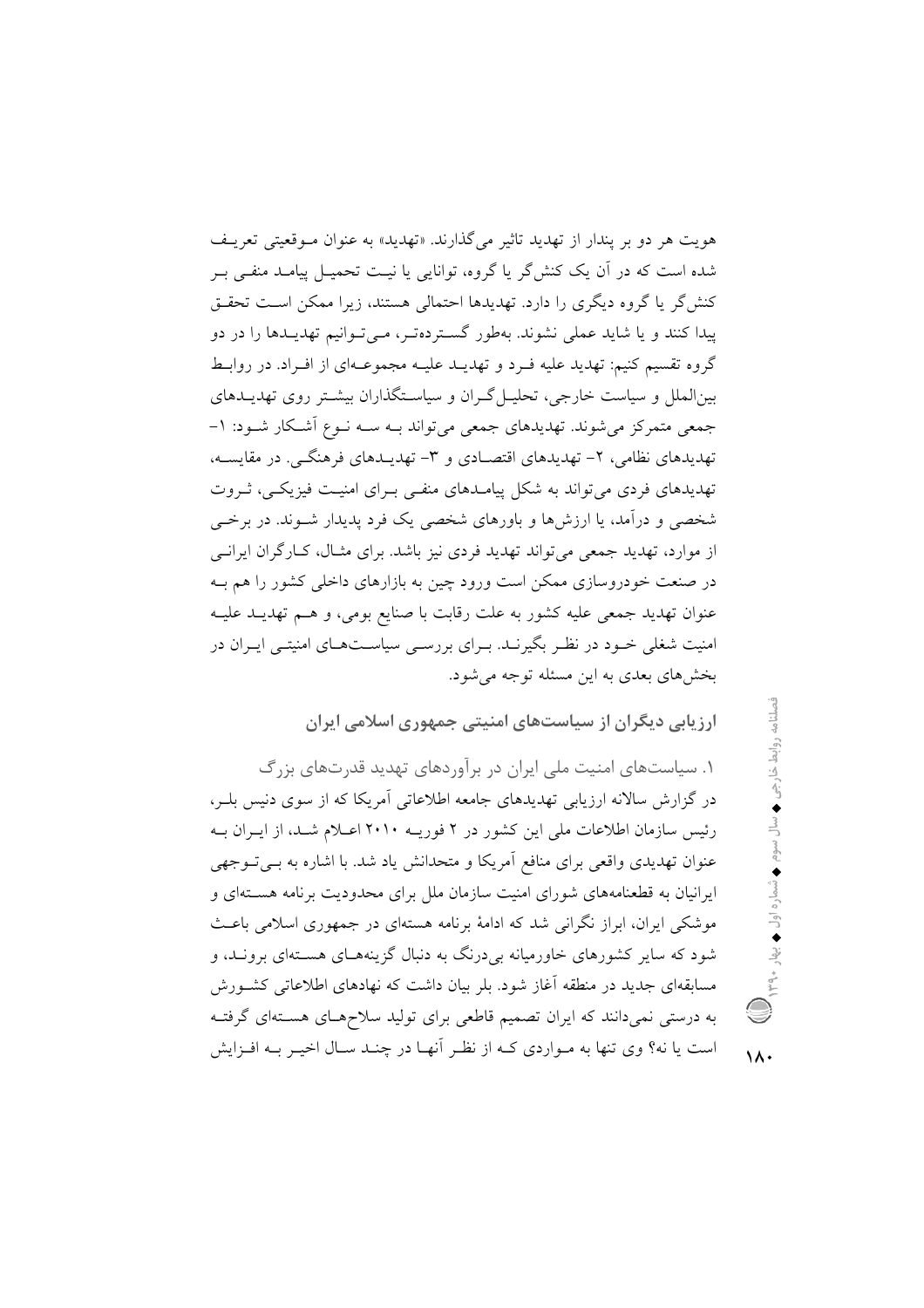تواناییهای مشکوک ایران منجر شده (به طور مثال اطلاعات منتشـر شـده از سـوی آژانس بـین|لمللـی انـرژی اتمـی در مـورد افـزایش شـمار سـانتریفیوژها در مرکـز غنی سازی نطنز دستیابی به حدود ۱۸۰۰ کیلوگرم اورانیوم غنی شده در سطح پـایین، آغاز مراحل ساخت مرکز دوم غنی سازی در نزدیکی قم)، اشاره کرد. براسـاس ایــن گےزارش، تحلیــل گــران نهادهـــای اطلاعـــاتی آمریکــا بــر ایــن بــاور هســـتند کــه تصمیمگیریهای ایران در زمینه برنامه هستهای با روش تحلیـل سـود- زیـان انجـام می شود، بنابراین با افزایش هزینههای ادامه برنامه غنی سازی، امیدوارند کـه مقامــات ایرانی مجبور به بازنگری در سیاستهای خود شوند. در مورد برنامـه موشـکهـای بالستیک ایران نیز نگرانی های زیادی ابراز شد، زیرا ایران را کشوری می شناسـند کـه دارای بزرگترین موجودی موشکهای بالستیک در خاورمیانـه اسـت؛ و در ضـمن اقدام به تولید داخلی موشکهای ضد کشتی کروز نیز کرده است. در ایــن گــزارش نسبت به نقشههای ایران بـرای گسـترش نفـوذش در منطقـه و جهـان اسـلام از راه حمایت از «گروه های تروریستی» (واژهای که آنها در مورد گروههای معارض ضـد اسرائیلی مانند حماس و جهـاد اسـلامی فلسـطین بـهکـار مـیبرنـد) و گـروههـای شبهنظامی در عراق، افغانستان، سوریه و لبنان، با هــدف تضــعیف منــافع کشــورهای غربی نیز ابراز نگرانی شد. سیاستهای ایران برای حمایت از گروههای فلسطینی که برای بهچالش کشیدن اسرائیل و امریکا در منطقه فعالیت میکنند، به عنوان تهدیــدی براي «صلح» و أشتى ملى فلسطيني ها معرفي شد (Blair, 2010).

تحلیل گران مسائل سیاسی و نظامی موسسه پژوهشهای دفـاع ملـی رانـد، در کتابی که بر اساس پژوهش انجام شده برای دفتر وزیر دفاع امریکا در مـورد ایـران تهیه شده است نیز استدلال میکنند که جمهوری اسلامی ایـران چـالش هـای جـدی برای منافع ایالات متحده در خاورمیانه به وجود آورده است؛ در شرایطی که دولت واشنگتن توانایی «درک» رژیم سیاسی ایـران را نـدارد. بـه علـت کمبـود دسترسـی دیپلماتها و سایر شهروندان آمریکایی به مقامات ایرانسی و نیـز بـه ایـن دلیـل کـه فرایندهای تصمیمگیری در ایران هنوز در حالهای از ابهـام قـرار دارد، سیاسـتمداران آمریکایی نمی توانند بهخوبی سیاستهای موثری برای مقابله بـا چـالش هـای ایـران تدوین کنند. در این پژوهش تلاش کردهاند که به کمک کارشناسان ایرانـی|لاصـل و

 $\lambda$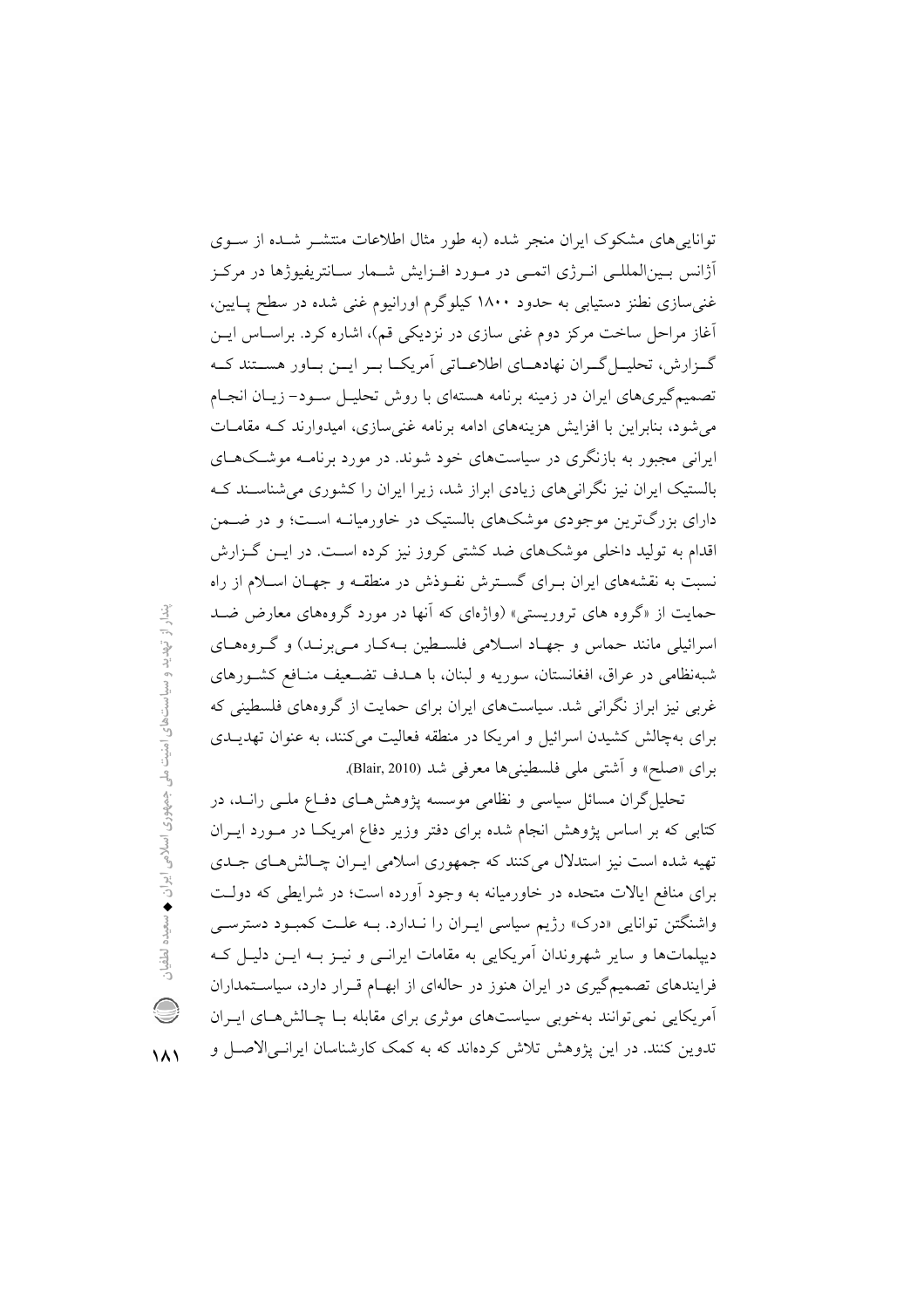آمریکایی اطلاعاتی در مورد فرایند پویـای تصــمیمگیـری رهبـران ایـران بــه همـراه مباحثی در مورد ساختار قبدرت، نهادهبا و شخصیتهبای دولتبی و دیگ مراکنز قدرت و نفوذ در این کشور برای درک بهتر رفتار نخبگان ایرانی ارایه کننـد Thaler) .and Others, 2010)

بسیاری از مردم اعتقاد دارند که جمهوری اسلامی ایران هم اکنون یـک کشـور خاورمیانهای است که قدرت و نفوذش همواره در حال افزایش است؛ و برای منافع ایالات متحده در منطقه چالشی بلندمدت به شمار می آید. سـرنگونی دشـمن بـزرگ ایران یعنی رژیم صدام حسین، باعث شد که ایران بتواند اقدام به گسترش نفوذ خود در عراق و فراتر از أن نمايد. با وجود تحريمهـاي بـين|لمللـي، مقامـات ايرانـي بــه برنامهٔ هستهای خود ادامه دادهاند، و کسب توانایی هستهای غیرنظامی می تواند بهرای ايران دستکم توانايي «تغيير ناگهاني»' (از مرحلهٔ نزديک اتمي بودن به مرحلهٔ اتمـي بودن) را فراهم آورد. نگاهی به فرهنگ استراتژیک ایرانی نشان میدهد کـه نخبگــان جمهوری اسلامی، کشور ایران را به عنوان قدرت برتر طبیعـی و لازم در خاورمیانــه و حتی جهان اسلام می شناسند. این بر داشت ایرانیـان از مرکزیـت منحصـر بـه فـرد ایران است که به تقویت حس قوی هویت ایرانی، و آگاهی از نقش خود بـه عنــوان یکی از قدرتهای تاریخی منطقه کمک کرده است. حس غـرور و اهمیـت ایــران تحت ثاثیر احساس قربانی بودن، ناامنی و حقارت ناشی از استثمار و سـوء اسـتفاده تاریخی قدرتهای خارجی از ایران قرار دارد. دیدگاه ایرانـی از ایـالات متحـده بـه عنوان جانشین امیرپالیستی بریتانیـا، بــه علــت ســرنگونی دولــت محمــد مصــدق و بازگشت محمدرضا شاه پهلـوی بـه قـدرت بـر اثـر کودتـای ۱۹۵۳، طراحـی شـدهٔ انگلیس و اَمریکا شکل گرفته است. این پندار هنـوز هــم عامـل مهــم تاثیر گــذار بــر فرهنگ استراتژیک و جهان بنی ملت ایران است. از دید دولت جمهوری اسپلامی، هم اکنون ایالات متحده بهعنوان دشمن اصلی و تهدیدی برای بقای رژیم در محیط امنیتی منطقه و جهان علیه منافع ایرانی فعالیت مـیکنـد. پنـدار ایرانیـان برگرفتـه از تاریخ طولانی پیروزیها و شکستهای بی شمار است، و تصور عمومی در کشوری

1. Breakout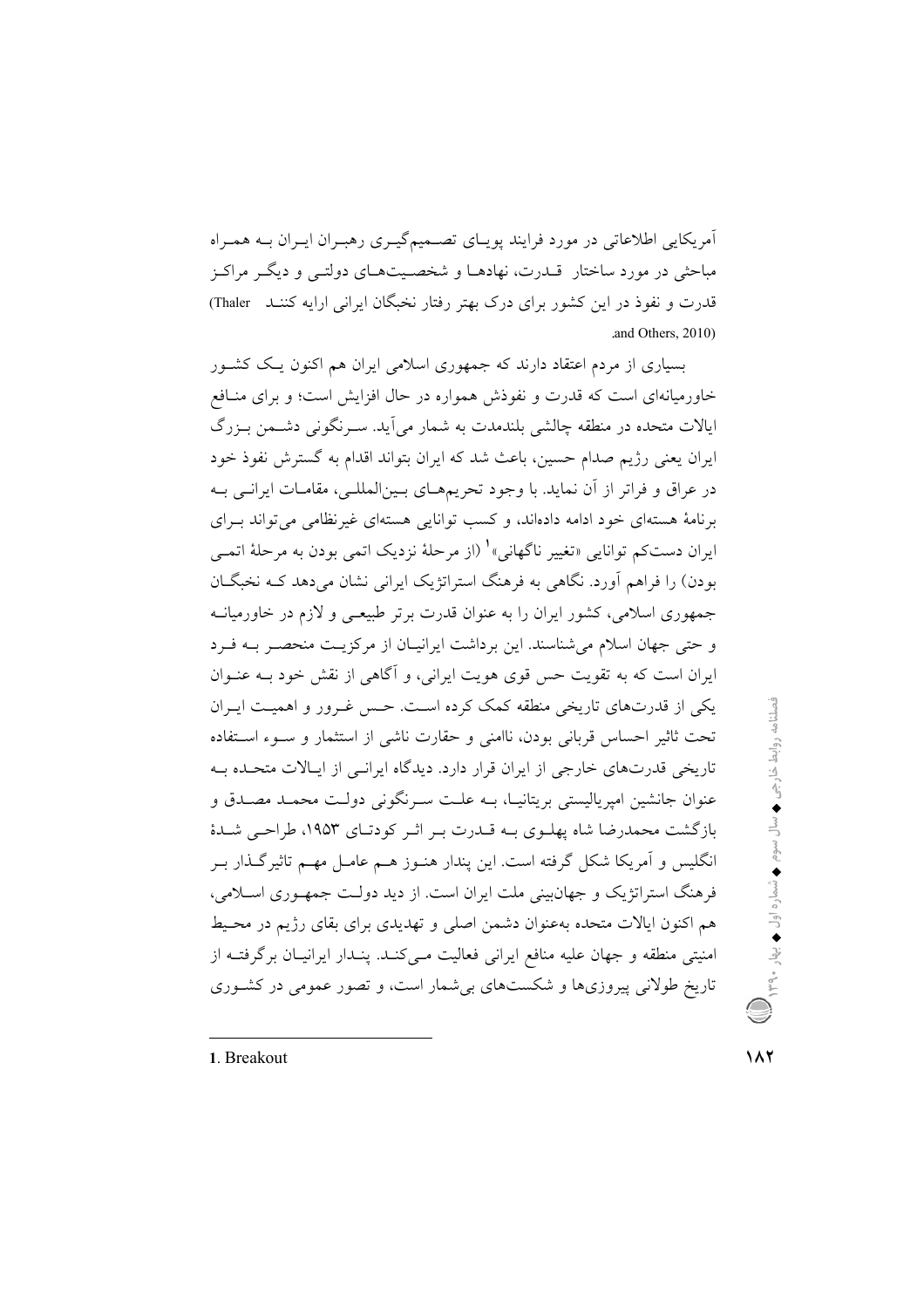است که روزگاری قدرتی بزرگ بوده، اما پس از تضعیف شـدن از ســوی غــرب و بهويــــزه ايــالات متحــده تحقيــر شــده اســت.' انقـــلاب اســلامي بــه تقويــت حــس استثناگرایی ایران کمک کرد، و ترکیبی از ایدئولوژی مذهبی و ملی گرایی قوی ایجاد کرد. جمهوری اسلامی امروزه ایـن توانـایی را دارد کـه فراتـر از محـدودهٔ انقــلاب، بهعنوان ملتي كه به دنبال منافع غير ايدئولوژيك خود است، فعاليت كنـد. بـا ايــن وجود، نگرشها و رفتارهایش همچنان متاثر از تجربه تاریخی و هویتاش به عنوان كشورى انقلابي و خواهان تغيير وضع موجود است (Thaler and Others, 2010).

برخی از نومحافظهکاران به دولت امریکا توصیه کردهانـد کـه بـرای مبـارزه بـا تهدید ایران مبادرت به ایجاد بدبینی، گسیختگی و نفاق بـین نظـام و مـردم، و بـین مقامات و نخبگان سیاسی و مذهبی با استفاده از «جنگ روانبی» و «عملیـات نفـوذ استراتژیک» نماید. آنها میدانند که هیچ تضمینی وجود ندارد که چنین ابزاری همراه با سایر اقدامات دیپلماتیک، اقتصادی و نظامی، دولت تهـران را مجبـور بـه متوقـف کردن برنامهٔ غنی سازی هستهای و یا تغییر رفتار (از نظر غرب مشکل(رای) سیاست خارجی ایران نماید؛ اما به باور این کارشناسـان آمریکـایی، هـر راهبـردی کـه فاقـد عنصر تبليغاتي (اطلاعاتي) باشد، موفق نخواهد بود (Eisenstadt, 2010).

قطعنامه ۱۹۲۹ شورای امنیت سازمان ملیل، بیا آراء ۱۲ نسبیت بیه ۲ در ژوئین ۲۰۱۰ به تصویب رسید؛ در حالی که ترکیه و برزیـل بــه آن رأی مخــالف، و لبنــان رأی ممتنع دادند. اوباما که در روز ۹ ژوئن در کاخ سفید در مورد برنامه اتمی ایــران سخنرانی می کرد، بیان داشت: «این قطعنامه که چهـارمین اقـدام سـازمان ملـل علیـه فعالیتهای هستهای ایران از سال ۲۰۰۶ است، یکی از جامع ترین تحریمهایی را ک دولت ایران تاکنون با آن روبرو شده است، مقـرر مـیدارد و نــه تنهـا فعالیــتهــای هستهای، و برنامه موشکهای بالستیک ایران، بلکه برای نخستین بار، توانایی نظامی متعارف ایران را نیز مورد هدف قرار خواهد داد». بر اساس بیانیه ۹ ژوئن کاخ سـفید در مورد این قطعنامه، کشورهای عضو سازمان ملل از فـروش و انتقـال سـلاحهـای عمده به ایران از جمله تانکهای جنگی، تجهیزات جنگی زرهـی، سیسـتم توپخانــه کالیبر بالا، جتهای جنگنده، هلی کویترهای تهاجمی، کشتی جنگــی و موشـک یــا سیستمهای موشکی برحذر شدهانــد. اقــدامات دیگــر در نظــر گرفتــه شــده در ایــن

بندار از تهدید و سیاستهای امنیت ملی جمهوری اسلامی ایران ♦ سعیده لطفیان Q  $\lambda x$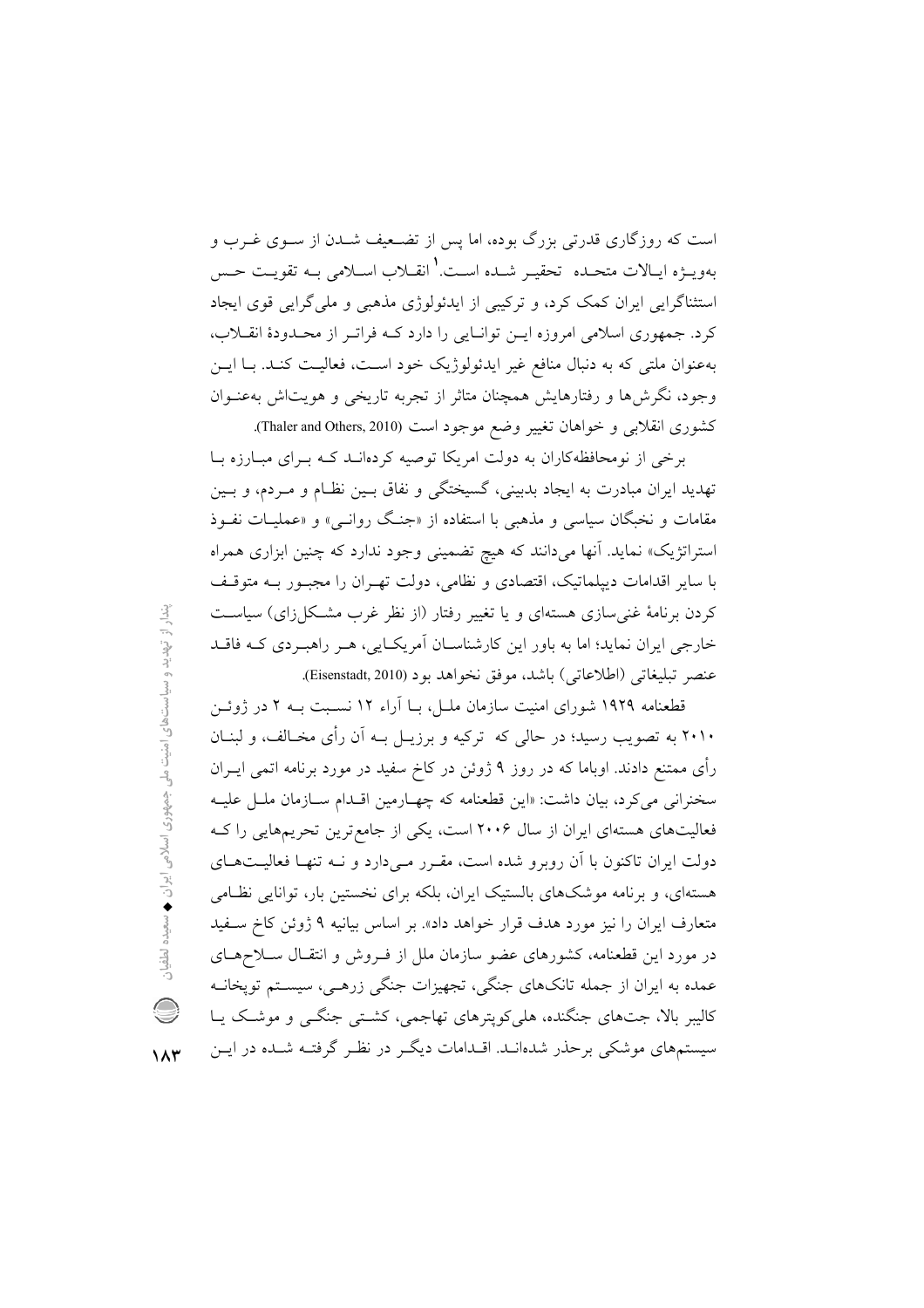قطعنامه شامل مسدود کردن دارایـیهـای بـیش از ۴۱ شـرکت ایرانـی از جملـه ۱۵ شرکت زیر نظارت سیاه یاسداران انقلاب اســلامی ایــران مــیشــوند.۲ بــاراک اوبامــا باردیگر ادعاهای رهبران امریکایی در مورد سیاست خـارجی جمهـوری اسـلامی را تکرار کرده، و افزود: «دولت ایران، با تهدید علیه رژیــم منــع گســترش ســلاحهــای هستهای، حقوق شهروندان خود و همسایگانش را بـا حمایـت از تروریسـم نادیـده گرفته است؛ و «ثابت کرده است که اعمال ناعادلانهاش تهدیدی علیه عدالت در همه جا است.» به گفتهٔ اوباما، ایران میتواند روش دیگری را انتخـاب کـرده، و راهـبی را دنبال نماید که بار دیگر«ان<sub>· بحی</sub>. تبی» را بهعنوان اساس رژیــم منـع گســترش و خلــع سلاح جهانی تایید کند. و از این راه، به افـزایش امنیـت و موفقیـت ایـران و صـلح گستر ده تر جهانی کمک کند (Kaufman, 2010).

برای ایران، همکاری با روسیه بهعنوان یکی از قدرتهای بزرگ جهـان، واقـع شده در همسایگی و دارای نفوذ در مناطق شمالی ایران حائز اهمیت است. روسیه در شرایط فعلی تنها منبع فناوری مورد نیاز در بخـش انــرژی اتمــی و تــأمین۵کننــده سیستمهای پیشرفته دفاع موشکی، بهمنظور بهبود وضعیت امنیتــی در کوتـاهمــدت و توسعه پایدار در بلندمدت برای ایران به شمار میآید. اگر چه چین و هند مهمتـرین مشتریان اسلحه روسیه هستند، اما اهمیت ایران را برای مسکو بـه عنـوان واردکننـدهٔ سلاحهای ساخته شده روسی و فنـاوری هسـتهای نبایـد نادیـده گرفـت. بـه علـت اهمیت استراتژیک ایران برای مقامات کرملین، با وجود فشـارهای فزاینـده از سـوی واشنگتن و تل آویو بـرای قطـع روابـط تجـاری در زمینـه تسـلیحاتی، روس۵هـا بـه همکاری با ایران برای تکمیل نیروگاه اتمی بوشـهر ادامـه دادهانـد. اخـتلاف:ظـر در مـورد رژيــم حقــوقى و چگــونگى تقســيم دريــاى خــزر و منــابع غنــى انــرژى آن، چالش های جدیتری در مقایسه با رای مثبت روسیه بــه قطعنامــههــای ضــد ایرانــی شورای امنیت سازمان ملل برای روابط دوجانبه روسیه و ایـران بـه وجـود خواهنـد آورد. با این حال، موضع روسیه در قبال «ایران هستهای» چند بعـدی اسـت. از یـک سو، مسکو به منافع اقتصادی همکاری خود در نیروگاه اتمی بوشهر، و نیروگاههای مشابه در سایر نقاط کشور میاندیشد و از سـوی دیگـر، نگـران دسـتیابی ایـران بـه توانایی نظامی هستهای است؛ زیرا چنین توانایی احتمال دارد به افزایش نفـوذ ایـران

 $\lambda$ ۴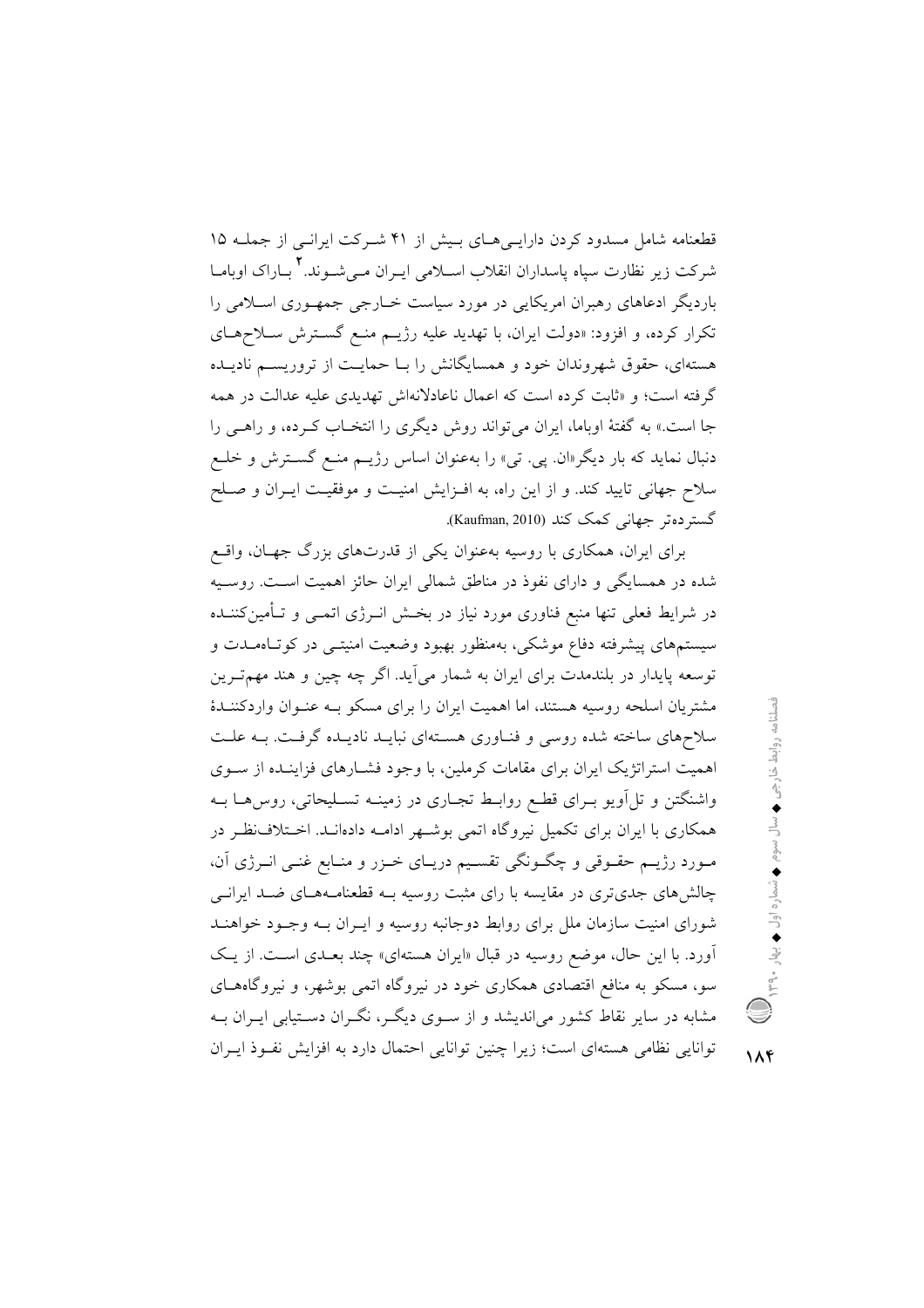در حیات خلوت روسیه در منطقه آسـیای مرکـزی و قفقـاز بیانجامـد. ایــن نگرانــی باعث شده که روسها از تحریمهای سازمان ملل علیه ایران حمایت کننـد. دولـت مسکو در تلاش بوده تا از بحران هستهای ایران به نفع خود استفاده کند Zweiri and **Wootton**, 2009).

۲. پندار از تهدید اعراب نسبت به ایران چوبین در سال ۱۹۹۴ ادعا کرد: «ایران توانایی مانور دادن در محیط جدید را ندارد. از دست دادن اهرم استراتژیکش با ضعف اقتصادی و روابط نامساعد با قدرت برتـر جهانی (ایالات متحده) ترکیب شده است. دوستان انگشتشمارش محدود بــه چنــد کشور حاشیهای مانند سوریه و پاکستان می شود...آنها (رهبران ایران) بایـد در صـدد سازش با نظم جدید و یا پــذیرفتن انــزوای بیشــتر برآینــد. بــه غیــر از چنــد مــورد، مرزهایش ناپایدار هستند...از دید ایران، اوضـاع در جنـوب خیلـی بهتـر نیسـت. دو جنگ در خلیج فارس به تثبیت روابط آمریکا با کشورهای عربی، و افزایش حضـور نظامی آمریکا منجر شده است. این امر نفوذ طبیعی ایـران را کـه از مزیـت نسـبی دموگرافی و جغرافیایی (و در دههٔ ۱۹۷۰ میلادی برتری نظامی و اقتصادیش) نشئت می گیر د، کم اهمیت تر می کند» (Chubin, 1994: 2).

به خلاف بیدبینی چیوبین نسبت بیه جایگاه ایبران در خاورمیانیه، بیه علیت دگر گونر های آشکار در محیط امنیتی منطقهای بر اثر عواملی مانند سـرنگونی رژیــم بعث در بغداد، فاصله گرفتن ترکیه از اسرائیل، بروز چالش های امنیتی جدی داخلــی برای رژیمهای سنتی در خاورمیانه، شـاهد افـزایش قــدرت نسـبی ایـران در منطقــه بودهایم. به باور برخی از کارشناسان مسایل امنیتی و نظامی، ایران کشوری است ک باید بیشتر بر مبنای توانایی هایش به جای نیات و اهدافش ارزیابی شـود. بـه ادعـای کوردزمن، ناپایداری ساختار سیاسی ایران، کار پیش بینی سیاسـتهـای دفـاعی ایـن کشور را دشوار کرده است. انتخاب رهبران ایرانی از بسین گزینـههـای دفـاعی و یـا تهاجمي، احتمال دارد بيشتر تحت تاثير يندارها و برداشتهاي أنهـا از تهديــدها و فرصتهای آینده قرار داشته باشد، تا توجه به سیاستها و راهبرد کلان فعلم ایـران. از این منظر، ایران را نباید «ضعیف» بــه شــمار آورد، امــا ایــن کشــور را نمــی تــوان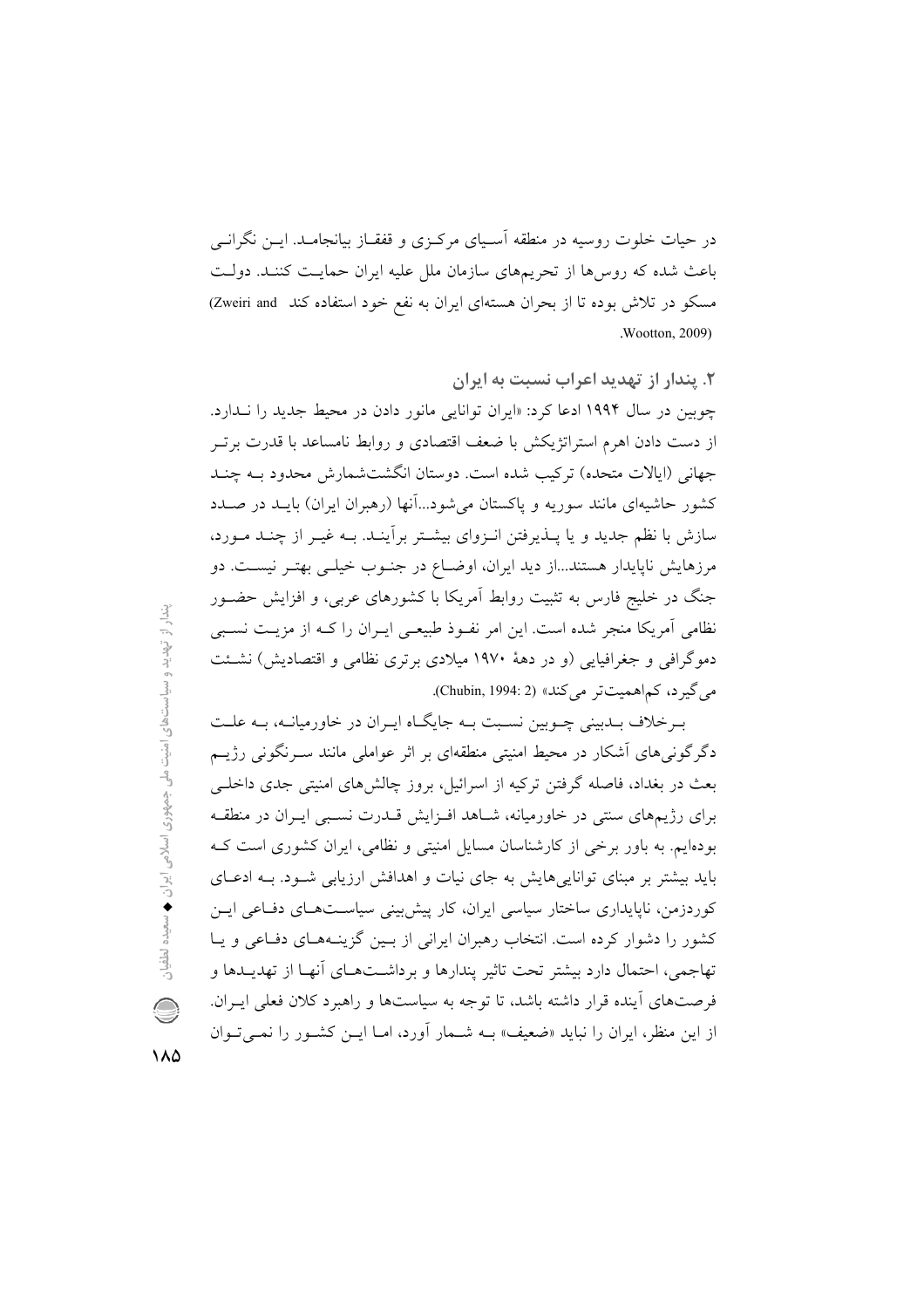بهعنوان قدرت برتر منطقهای در نظر گرفت، که دارای توانایی «پکتنه» مقاومت کردن در برابر حملهٔ گسترده و مؤثر نیروهای همهیمان ایالات متحـده و همسـایگان ايران است (Cordesman, 2007: 1).

بر اساس توانایی های ملی، ایران پنج تهدید بزرگ واقعبی پــا بــالقوه را از دیــد قدرتهای بزرگ فرامنطقهای و منطقهای بوجود آورده است، که عبارتند از:

١. نخستين تهديد مربوط به قدرت نظامي متعارف ايران مي شـود. اگرچــه هــم اکنون جمهوری اسلامی توانایی محدودی دارد، اما میتواند با تغییراتی در سیاستهای امنیتی خود از جمله مـدرنسـازی عناصـر عمـده در نیروهـای نظـامی کشور، به یک قدرت بسیار تهدیدکنندهتر تبدیل شود.

۲. دومین تهدید، تهدیدی نامتقارن است و در شیرابطی پدیسدار می شیود کیه سیاستگذاران ایرانی در صدد ایجاد رعب و وحشت یا حمله با استفاده از نیروهـای نامتعارف برأيند. مقامات ايراني تركيبي از نيروهاي نامتعارف را به دست آوردهانــد، که می تواند در طبف گستردهای از جنگهــای نامتقــارن از جملــه جنــگ فرسایشــی کمشدت، همسایگانش را به چالش بکشد.

۳. سومین تهدید از نوع گسترش یافتهٔ تهدید دوم است. توانایی۵مای نامتقارن و نامتعارف ایـران بـه ایــن کشــور اجــازه اســتفاده از نماینــدگان و شــرکای دولتــی و غیردولتی را میدهد. پشتیبانی مالی و معنوی ایران از شـبهنظامیـان شـیعه در عـراق، روابط دوستانهاش با برخی از کنش گران در دولت عراق، همکاری با دولت سوریه و رابطه نزدیک با حزبالله لبنان، نمونههای بـارزی از ایــن کـنش گــران هســتند کــه می توانند ابزار سیاست امنیتی و دفاعی ایران باشند.

۴. تهدید بعدی مربوط به قدرت بالقوه هسـتهای و دسترسـی بـه موشـکهـای دوربرد در آینده می شود. ایران دارای سلاحهای شیمیایی بوده و معلـوم نیسـت کـه سلاحهای بیولوژیک در زرادخانه خود داشته باشد. اما بعید بهنظر مـیرسـد کـه در واکنش به تلاش های صدام برای دستیابی به تسلیحات کشتار جمعی، ایرانیان منفعـل عمل کرده باشند و هیچ اقدامی برای دستیابی به اینگونـه سـلاحهـا نکـرده باشـند. برنامه توسعه و تولید موشکهای دور برد بهطور آشکار بـا هــدف کسـب توانــایی بازدارندگی بخشی از سیاست دفاعی اعلانی ایـران را تشـکیل مـی دهـد. بـه ادعـای

 $\lambda$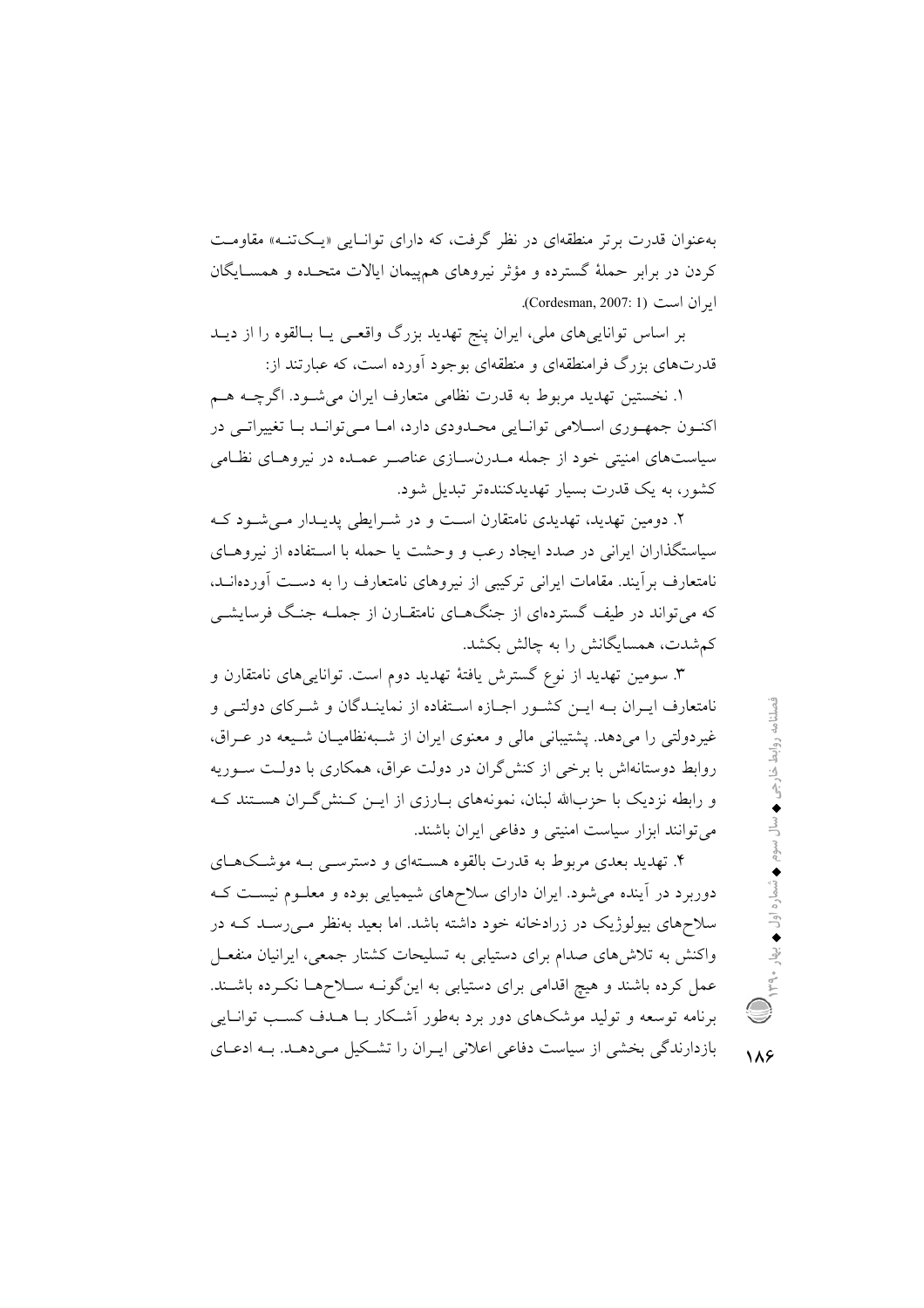كوردزمن، «برنامههاي يژوهش و توليد اتمي (ايران) بهطور تقريبا حتمـي بــا هــدف ساخت سلاحهای هستهای» ادامه دارد.

۵. در نهایت، ایران بهعنوان تهدید بـالقوه مــذهبی و ایــدئولوژیک در منطقــه و جهان اسلام که در معرض خطر شکافهای فرقهای قرار دارد، معرفی شده است. از دید برخی از نظریهپردازان غربی، اختلافهای بین جوامع اسلامی بسیار خطرناکتر از «برخورد تمدنهای غربی و اسلامی» خواهند بود. تهدید شکاف بین افراطگرایان سنی و شیعه میتواند به شکاف گستردهتر بین ملتهای اسلامی تبدیل شود، و ایران را مجبور به مبارزات تهاجمي مذهبي و ايدئولوژيک کند (Cordesman, 2007).

میشاره ال-زیدی، روزنامهنگاری از عربستان سعودی که در گذشته افراطگ ای سلفی بود، در الشرقالاوسط از نفوذ ایران در منطقه این گونه ایبراز تاسیف می کنید: «تمام مسائل بزرگ جهان عرب در لبنــان، فلســطین و عــراق را بررســی کنیــد. ایــن مسائل بهتدریج از دست اعراب که پیشتر به آنها رسیدگی میکردنـد، دارنـد سـرقت می شوند و به دست ایران سیرده می شوند (Wehrey, 2009). جای تعجب نیست کـه رهبران عرب (مانند شاه اردن) در مورد هلال شیعی هشـدار دادهانـد، و از وفـاداری همیشگی شیعیان عرب به ایران بیم دارند. هشدارهای دولـتهـای عـرب در مـورد فعالیتهای شیعیان از کشورهایی (مانند اردن و مصر) شنیده می شود، کـه بـه علـت نبود اقلیت شیعه در بین مردمانشان نباید واهمهای از بیداری سیاسی شـیعیان داشـته باشند. در بسیاری از موارد، ایجاد ترس از تحرکات شیعیان در واقع ابزاری سیاسی در دستان حاکمان مستبدی است، کـه بـهطـرز ماهرانـهای از اخـتلافهـای فرقـهای بهمنظور مقابله با محبوبیت سیاستهای ایران (مانند حمایت از حقوق فلسطینیان در برابر سیاستهای غاصبانهٔ راستگرایان افراطی اسـرائیلی)، در بـین ملـتهایشـان و یے اعتبار جلوہ دادن انتقادهای مخالفان داخلی سیاست هیای ملبی غیرمردمبی خبود استفاده مے کنند (Wehrey and Others, 2010: 83-84).

برخی از مقامات ایرانی نیز با بهکار بردن کلمات غیردیپلماتیک بر نگرانسی هــای عربها نسبت به اهداف بلند مدت ايران افـزودهانـد (Iran Stakes, 2007, as quoted by) Thaler and et al, 2010). بهطور مثال، ادعای آقای ناطق نوری در سال ۲۰۰۹ که بحرین استان چهاردهم ایران است، به تنش بین ایـران و بحـرین (و حتـی برخـی دیگـر از

 $\lambda$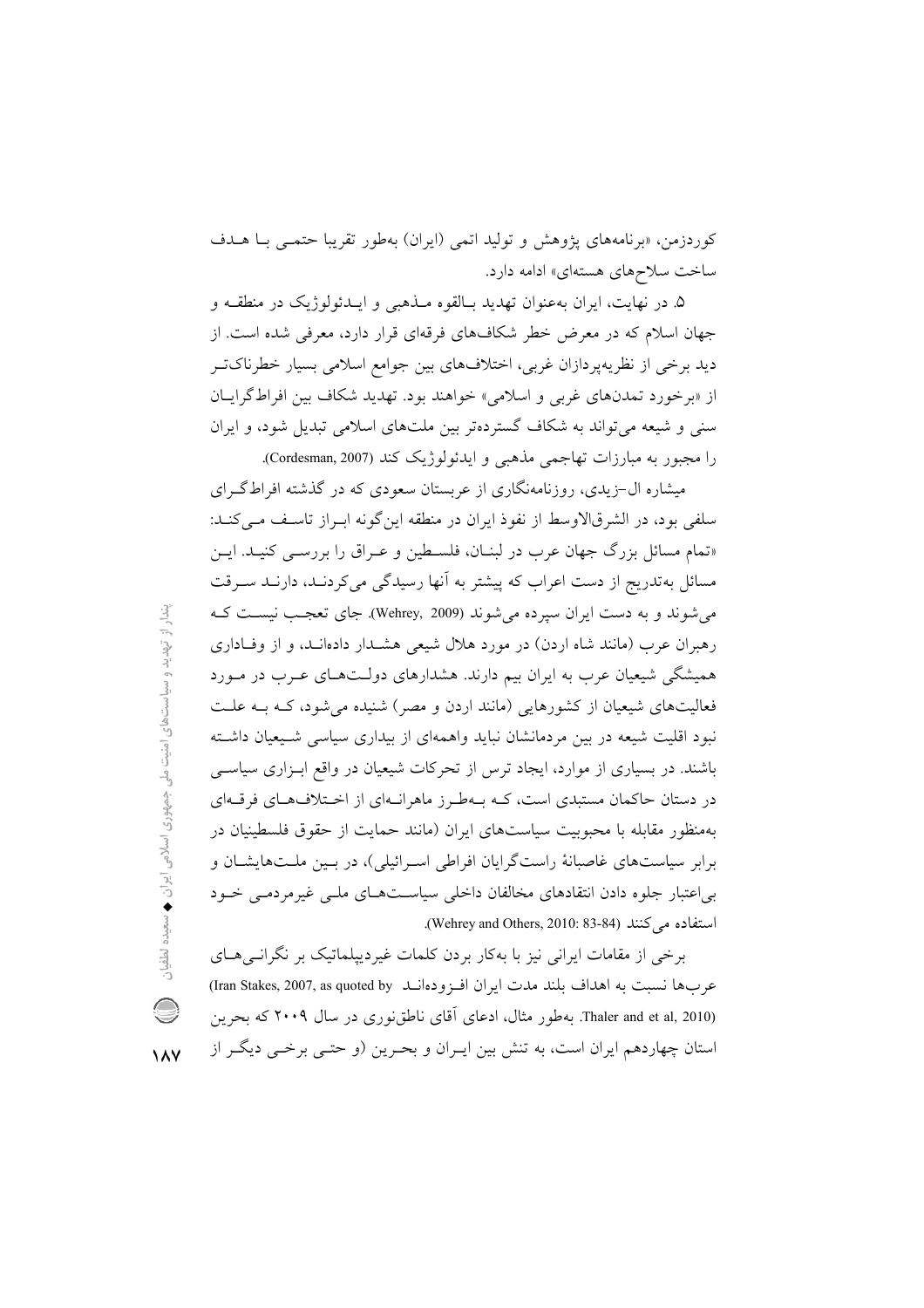کشورهای عربی از جمله مراکش) منجر شد. مراکش روابط دیپلماتیک خـود را بـا ایران قطع کرد؛ حتی رهبران حماس ناگزیر شدند که در واکنش بـه ایـن ادعـا بیـان كنند كه «نگران و شگفتزده» شده و از حاكميت بحـرين حمايـت مـىكننـد. البتـه، بحرین که بیشتر شهروندانش شیعه هستند، توسط رهبران سنی اداره مبی شـود؛ و در سالهای ۱۶۰۲ تا ۱۷۸۳ تحت حاکمیت ایرانیان بود. در سال ۱۹۷۱، بحرینهی ها در همهپرسی برگزار شدهٔ سازمان ملل به استقلال سرزمین خود پس از خروج نیروهای بریتانیایی از خلیج فارس رای دادند. سیاست خارجی بحرین طرف داری از امریکا و حمایت از حضور نیروهای امریکایی در منطقه است. ناوگان پـنجم ایـالات متحـده بزرگترین پایگاه خود (به اصطلاح نیوسنت' یا نیروی دریـایی نیروهـای فرمانــدهی مرکزی) در خلیج فارس را در بحرین دایر کـرده اسـت؛ و از آن بـهعنـوان سـکوی پرش برای عملیات جنگی ایالات متحده در افغانستان و عراق، و برای تأمین امنیـت خطوط دریایی منطقه استفاده میکند. مقامات اسراییلی و دولتهای عـرب طرفـدار غرب سعی کردهاند تا با بزرگنمایی اظهارات منفی مقامات ایرانی در مـورد مســایل منطقهای باعث بروز اختلافهای سیاسی بین ایران و اعراب گردند، و بدین ترتیب توجه ملتها و کشورهای مسلمان را از مسئله اشغال فلسطین بـه مسـائلی کـه بـه منافع اسرائيلي ها لطمه نمـيزننـد، معطـوف كننـد (Intelligence and Terrorism, 2009). برخی از رهبران شورای همکاری خلیج فارس، به ویژه عربستان سعودی و امـارات متحده عربی، در مورد بهرسمیت شناختن برتری منطقهای ایـران در آینـده از ســوی دولت ایالات متحده بسیار نگران هستند؛ و از هر نوع اقدامی که بـه کـاهش قــدرت جمهوری اسلامی منجر شود، استقبال میکنند. با این حال، بیشتر کشورهای عـرب منطقه خاورمیانه (مانند لبنان، کویت، قطر، عمان و سوریه کـه از لحـاظ سیاســی بــه مواضع ایرانی نزدیک است)، به دنبال رویارویی و درگیری با ایران نیستند. بــه نوبــه خود، ایران نیز تلاش میکند تا با جهان عرب روابط دوستانهای داشته باشـد. دولت ایران مجبور بوده، که در خارج از منطقه به جستجوی دوستان و متحـدان هــم فکــر بهعنوان راهي براي مقابله با تحريمهاي أمريكا بپردازد. اين جستجو موفقاًميز هـم

فصلنامه روابط خارجى ♦ سال سوم ♦ شماره اول ♦ يهار ٣٩٠٠ ( الله )

1. NAVCENT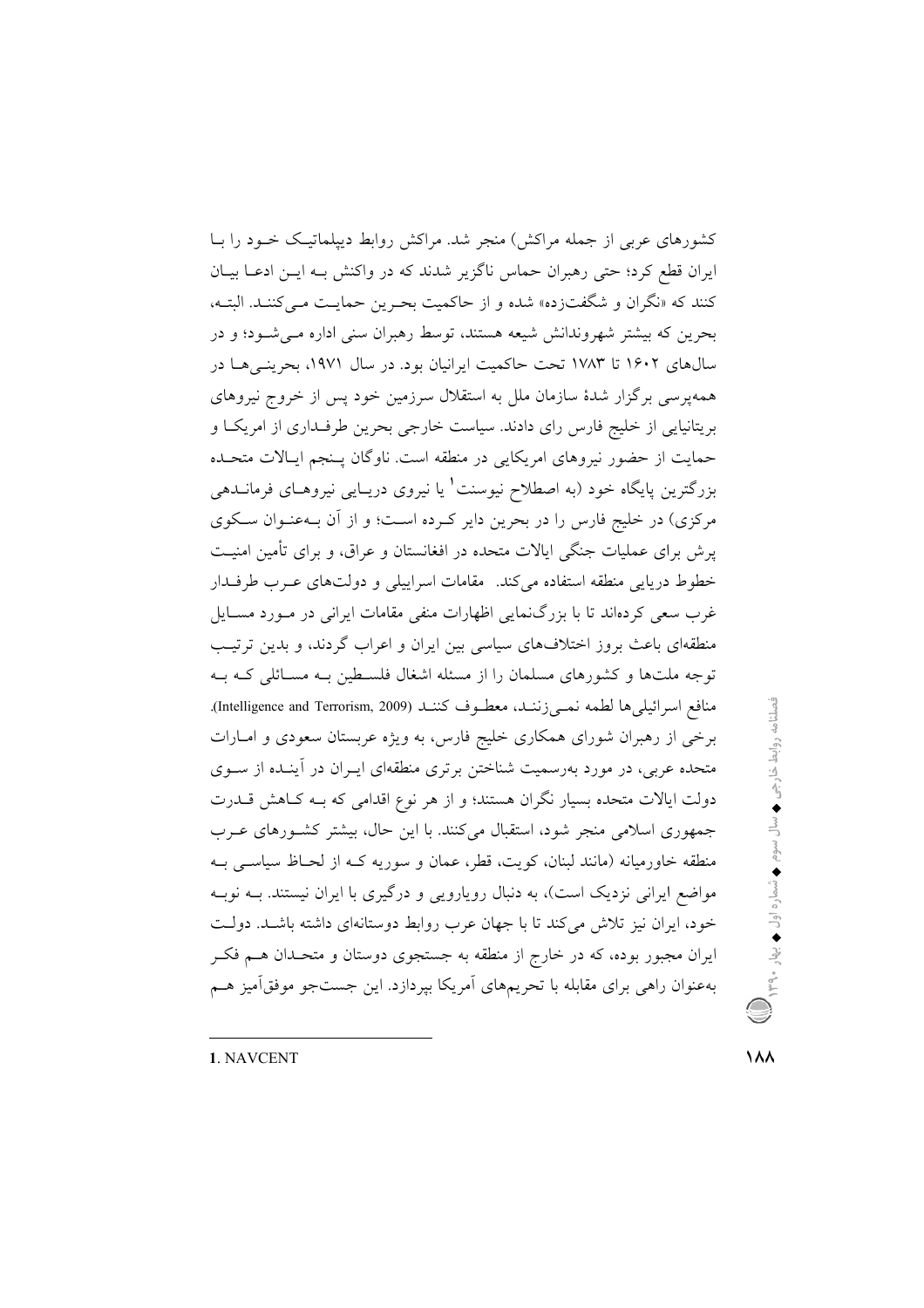بوده است، و ایران روابط خوبی با کشورهای غیر عـرب و غیــر مســلمان آمریکــای لاتين و أفريقا برقرار كرده است. دولت هوگوچاوز در ونزوئلا به متحد مهمي در آن منطقه تبدیل شده و ایران را از حمایت سیاسی خـود در برابـر سیاسـتهـای ضـد ابرانی غرب بھر معند ساخته است.

۳. پندار از تهدید کنش گران غیرعرب منطقهای نسبت به ایران در چند سال اخیر در سیاست خارجی ترکیه نسبت به ایران نرمش قابل تـوجهی بـه وجود آمده است. تغییر در نگرش ترکیه نسـبت بــه جمهــوری اســلامی، بــر روابــط دوجانبه این دو همسایه غیرعرب و بر محیط امنیتی خاورمیانــه تــاثیر داشـته اسـت. برخی از علل این دگرگونی آشکار در رفتار سیاست خارجی دولت آنک\را، مربوط به مسائل داخلی این کشور از جمله رشد اسلامگرایی و بااهمیتت ر شـدن مسـایل جهان اسلام به ويژه مسئله فلسطين در بـين شـهروندان تركيـه، ادامـه تجزيــهطلبـي کردها، آغاز روند «امنیتی¿دایی»<sup>۱</sup> که بر اثر دگرگونی در معــادلات قــدرت و رقابــت بین نخبگان سیاسی و نظامی این کشور تسریع شده، می شود (بـرای توضـیحاتی در مورد مفهوم «امنيتي شــدن»، بنگريــد بــه: McDonald, 2008). برخـــي ديگــر بــه مســائل سیاست خارجی و روابط ترکیه با سایر بازیگران منطقهای و فرامنطقهای ارتباط پیـدا می کند، و شامل کندی روند پذیرش ترکیه در اتحادیه اروپا، دگر گونی ایجاد شده در روابط ترکیه با آمریکا بر اثر کاهش اهمیت استراتژیک ترکیه برای ایالات متحـده بـر اثر پدیداری متحدان بالفعل و بالقوه در آسـیای مرکـزی و قفقـاز بـرای دولــتهــای غربی، خواهان گسترش نفوذ در مناطق پیرامونی روسیه، دوری جستن از دولت راست گرای افراطی نتانیاهو که بهطور آشکار به اجرای سیاستهای گسترش طلبانــه اسر ائيل ادامه داده، مي شود.

از سال ۲۰۰۳ که ترکیه با نیروهای نظامی امریکایی در حمله به عراق همکـاری نکرد، روابط امریکا با ترکیه بهطور جدی رو به وخامت گذارد. اشغال نظـامی عـراق از سوی ایالات متحده تأثیری منفی بر محیط امنیتی ترکیه داشت؛ زیرا خشونتهــای فرقهای در عراق افزایش یافت و احتمال استقلال کردهای عراق بیشتر شد. مقامـات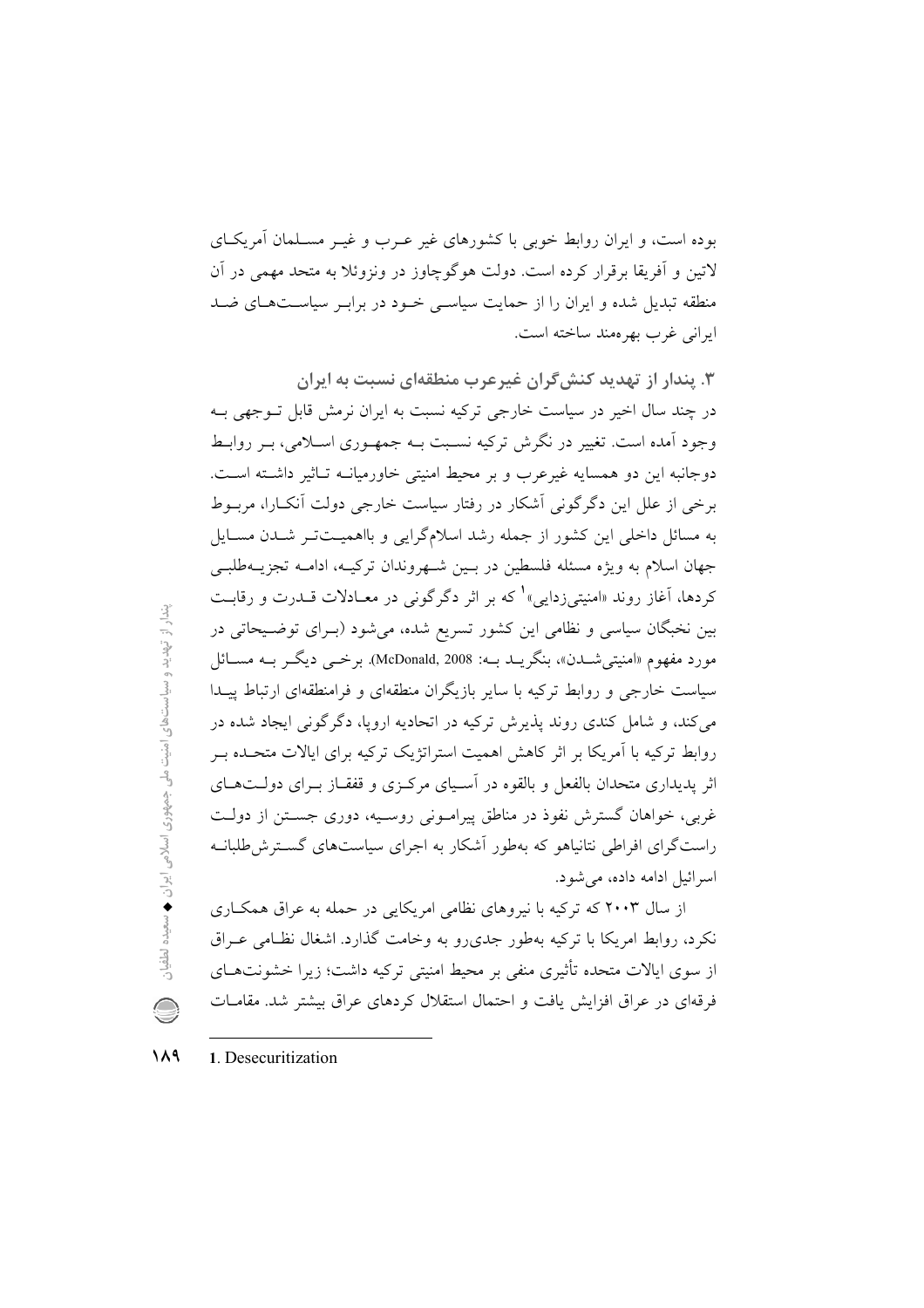ترکیه بیم دارند که ایجاد یک کشور کرد در نزدیکـی مرزهـای جنـوبی ایــن کشــور باعث تقویت موضع حزب کارگران کردستان (پ.ک.ک) شود، و شورشـیان بتواننـد تبدیل به تهدیدی جدی برای تمامیت ارضی ترکیـه شـوند. بـیمیلـی سیاسـتمداران امریکایی برای اقدام نظامی علیه (ب.ک.ک)، و پیا اجبازه ادادن پیه نیروهیای ترکیبه برای انجام عملیات نظامی یکجانبه به منظور از بـین بـردن پناهگـاه (پ.ک.ک) در شمال عراق، بر روابط واشنگتن با أنكارا سايه افكند.

در دو دههی نخست پس از انقلاب، دو مشکل عمده در روابط دوجانبه ایـران با ترکیه محسوس بود: ۱– نگرانی سیاستمداران ترکیه از صدور انقلاب اسـلامی بــه ترکیه از راه حمایت ایران از گروههای اسلامگرا برای تضعیف نظـام سـکولار ایــن کشور و ۲- ادعای نخبگان نظامی ترکیه که ایران از گـروه جـدایی طلـب (پ.ک.ک) یشتیبانی می کند، و اجازه می دهد که کردهای مخالف دولت آنکارا از قلمروی ایـران براي اجراي عمليات تروريستي خود استفاده كنند (Aras and Polat, 2008). هم اكنون دو مسئله دیگر می تواند بر سیاستهای آنکارا در قبال ایران تاثیر گذارد. نخست این که برخی از مقامـات ترکیــه نگــران هســتند کــه برنامــه هســتهای ایــران بــه مســابقه تسلیحاتی جدیدی در منطقه ً منتهی شود؛ و آنها نتواننـد در ایــن مســابقه در ردیــف جلو قرار گیرند. از سوی دیگر، دولت آنکارا بـا حملـه نظـامی بـه ایـران بــهشــدت مخالفت کرده است، زیرا هر گونه اقدام نظامی آمریکـا یـا اسـرائیل علیـه ایـران، بـه ناامنی منطقهای منجر خواهد شد. دولت اردوغان اعلام کرده کـه اسـتفاده آمریکـا از مراکز نظامی ترکیه، بهویژه پایگاه هوایی اینچرلیک را در صـورت چنـین حملـهای، محدود خواهد ساخت (Larrabee, 2010). دوم این که به چند دلیـل روابـط اَنکـارا بـا واشنگتن، همچنان با اهمیت باقی خواهد مانـد. از مهـمترین ایـن دلایـل بایـد بـه عضویت ترکیه در ناتو، وابستگی نظامی به اَمریکا برای خریـد یـا انتقـال تسـلیحات پیشرفته برای تجهیز نیروهای نظامی ترکیه، نیاز به گسترش روابط دفاعی بـا امریکـا در بازی رقابت ترکیه با یونان بر سر قبرس، و حجم بالای تجارت با امریکـا اشــاره کرد. سیاست خارجی جدید آنکارا در قبال ایران با این هدف اجرا می شود که ترکیه بتواند نقش صلحساز منطقهای را ایفا کند، و از این راه مشروعیت جهانی پیـدا کنـد. به عنوان نمونهای از خط مشی جدید آین کشور باید به ابـراز تمایـل آنکـارا بـرای

 $19.$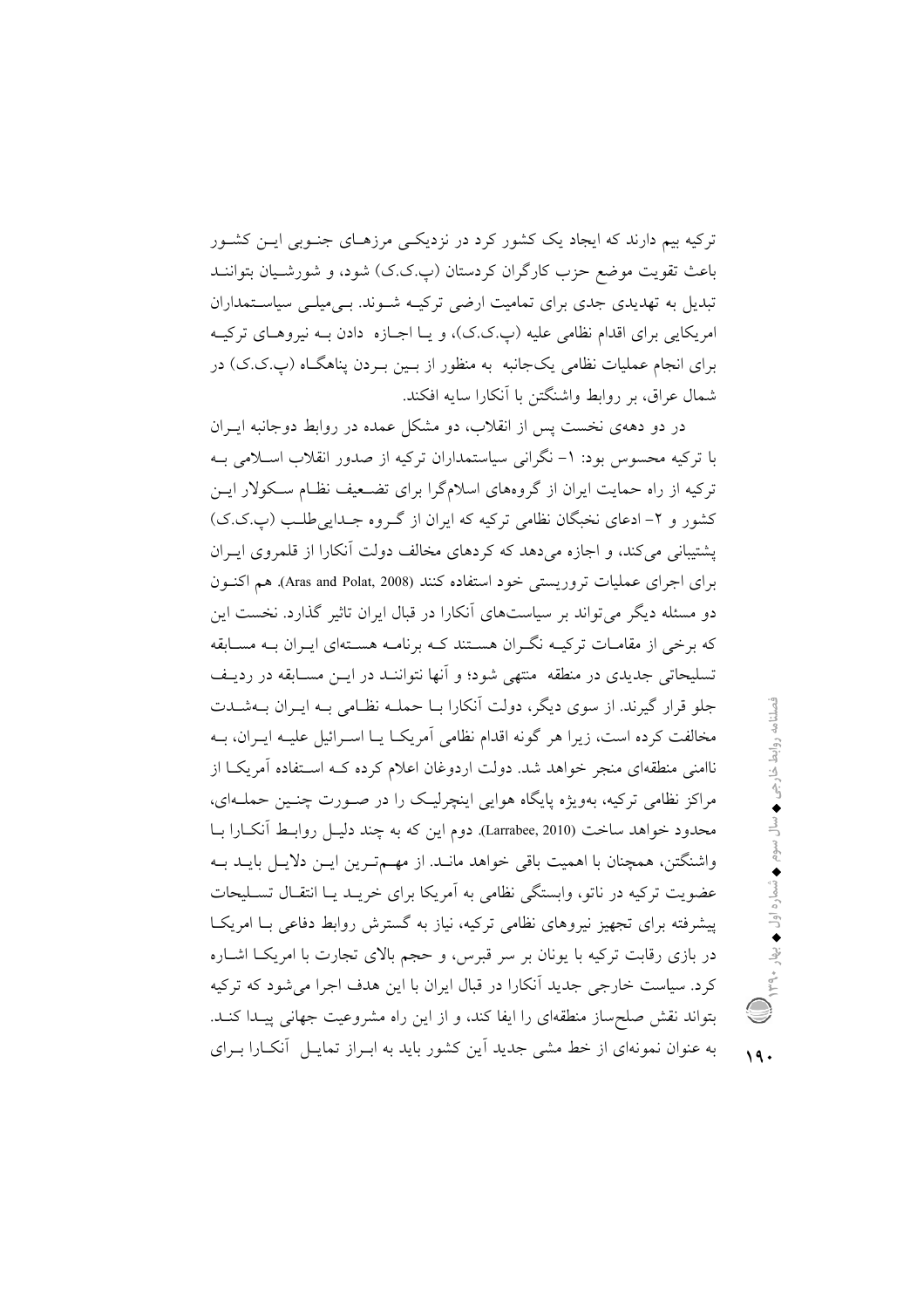بازی در نقش تسهیل کننده در مذاکرات هستهای بین ایران و گـروه موسـوم بـه ۱+۵ (اعضای دایم شورای امنیت سازمان ملل و آلمان)، و تلاش هـای دیپلماتیـک ترکیـه همراه با برزیل برای یافتن راهحلی مطلوب برای پایان بخشیدن بـه بحـران هسـتهای مربوط به فعالیتهای غنی سازی اورانیوم در ایران اشاره کرد.

برخلاف ترکیه که می تواند برای ایران متحد استراتژیک و یا دوست بی طرفی باشد، اسرائیل به عنوان تنها دولت غیرعرب دیگر خاورمیانه (البته اگـر افغانسـتان و پاکستان را عضو این منطقه بشمار نیاوریم) برای ایران تهدیدی استراتژیک و دشـمن احتمالي باقي ميءاند. مزيت نسبي اسرائيل در حمايت گسترده و كمسابقه اقتصادي، دیپلماتیک و نظامی ایالات متحده و بیشتر کشورهای اروپایی از تل اَویو نهفته است. رابطه ویژهٔ آمریکا و اسرائیل از دههٔ ۱۹۶۰ به سرعت وسعت و عمق چشـمگیری پیدا کرد؛ به نحوی که منافع ایالات متحده در منطقه با منـافع اسـرائیل گـره خــورده است. هر دو کشور با جدیت در تلاش برای پایان دادن بـه برنامـه هستهای ایـران بودهاند، زیرا نگران تنزل جایگاه اسرائیل در خاورمیانه هستند. دو سـناریوی مطـرح در این مورد عبارتند از: الف) حمله نظامی به مراکز اتمـی ایـران بـا هـدف متوقـف ساختن فعالیت مراکز غنی سازی نطنز و قسم، و نیروگIه آب سـنگین اراک توسـط آمريكا يا اسرائيل (Podhoretz, 2007)، ب)تحريمهاي فلج كنندهي اقتصادي بـراي وادار کردن مقامات ایرانی به اجرای قطعنامههای ضد ایرانی شورای امنیت سـازمان ملـل، پ) پذیرش این واقعیت که ایرانی هستهای اجتنابناپذیر است، و بایـد بـا آن کنـار بیایند(Ben Meir, 2009). به نظر می آید که مقامات کاخ سفید تا کنون بـا گزینــههــای نظامی اسرائیل مخالفت کرده باشند؛ هر چند بیان داشتهاند که گزینهٔ حمله هوایی بـه ایران به عنوان راه حلی برای مقابله با این مسئله هنوز مطرح است (Freilich, 2007).

در دیدار اوباما با نتانیاهو، نخستوزیر اسرائیل در واشنگتن در ۶ ژوپیـه ۲۰۱۰، ایران بهعنوان تهدیـدی بـزرگ جلـوه داده شـد. در اطلاعیـه کـاخ سـفید در مـورد محورهای مورد بحث طرفین اَورده شد که: «با توجه به تهدیدی که از جانب ایـران، به علت تلاش آن کشور برای دستیابی به سلاحهای هستهای، برای هر دو کشـور و ثبات منطقهای به وجود آمده است، رئیس جمهور (اوباما) و نخست وزیر (نتانیـاهو) بار دیگر حمایت قاطع خود را از تصویب قطعنامهٔ ۱۹۲۹ شورای امنیت سازمان ملل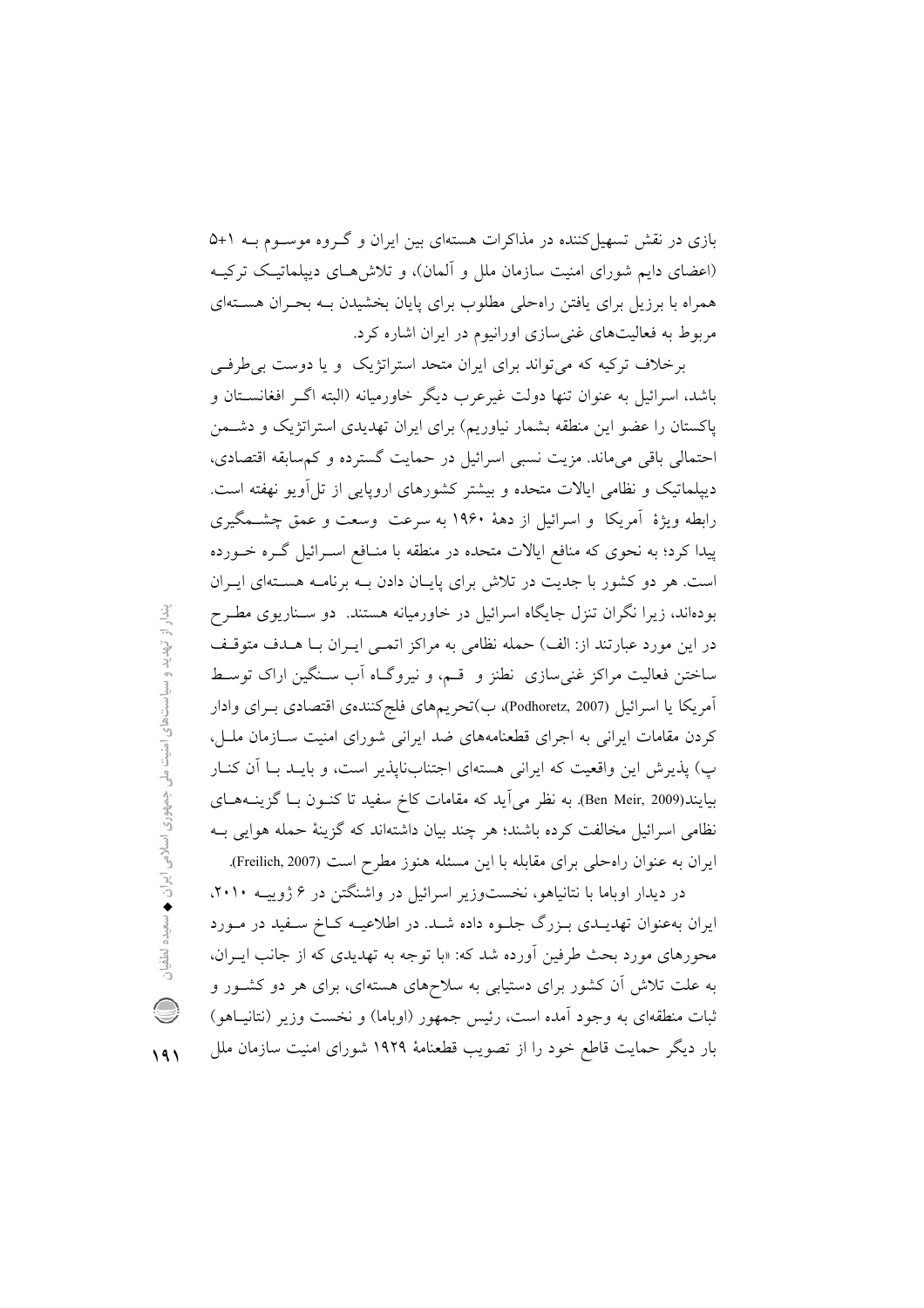و اقدامات ملی دیگری که از زمان اتخاذ این قطعنامـه بـهعمـل آمـده اسـت، اعــلام داشتند؛ و در مورد لزوم تـلاش بیشـتر بـرای تحکـیم ائـتلاف بـین|لمللـی کـه بـه جلوگیری از دستیابی ایـران بـه سـلاحهـای هسـتهای اختصـاص داده شـده اسـت، گفتوگو کردند». در ادامه، اوباما بر تعهـد تزلـزلنايـذير ايـالات متحـده نسـبت بـه یشتیبانی از امنیت اسرائیل تاکید کرد. در این دیدار آشکار شد که در ماههـای اخیــر، همکاری بین نیروهای نظامی امریکایی و اسرائیلی برای تقویت برتری کیفی ارتـش اسرائیل در خاورمیانه و افزایش توانایی موشکهای بالستیک اسرائیل، با کمک مـالی بیشتر آمریکا به تل آویو گسترش یافته است (Office of Press, 2010). از دهــه ۱۹۹۰، یس از حملـه نیروهـای آمریکـایی بـه عـراق بـرای آزادسـازی کویـت، همکـاری آمریکای<sub>چه</sub>ها در برنامههای موشکی و دفاع ضد موشکی اسرائیل، از جمله برنامــه «ارو \_ یک» و «ارو \_دو» ٌ، با کمک «اَژانس دفاع موشکی» ؓ ادامـه داشـته اسـت. بـرای برنامه «ارو-سه»، کنگره امریکا بودجهای را اختصاص داده است تـا دولـت یهـودی بتواند با تولید این سیستمهای دفاع موشکی جدیـد خـود را در برابـر تهدیـدهای موشـــکـهـــای بالســـتیک بلنـــدبردتر ایرانـــی شـــهاب-۳ و شـــهاب-۴ مصـــون .<br>نگهدارد (Kaufman, 2010). بزرگ نمایی تهدید ایران برای توجیه برنامه هـای اتمـی و موشکي اسرائيل، و ادامه کمک واشنگتن په دولت پهودې پهکار مي رود.

سیاستهای امنیتی - دفاعی جمهوری اسلامی ایران ۱. اهداف سیاستهای امنیتی و دفاعی ایران مقامات دولتی جمهوری اسلامی ایران در دوران جنگ بـا عـراق، بـر چهـار هــدف دفاعی بیشتر تاکیـد مـیکردنـد: ۱- دفـاع از تمامیـت ارضـی؛ ۲-پرهیـز از انـزوای بین|لمللی؛ ۳- تلاش برای بهبود و گسترش سرمایهگذاری و تجارت خارجی با ایــن فرض که دسترسی به فناوری پیشرفته برای توسعه پایدار الزامی است؛ ۴– تاکیــد بــر روند کنترل تسلیحات در منطقه و جهان در راستای تحقق بخشیدن به این اهــداف،

1. Arrow-1

2 Arrow  $2$ 

3. Missile Defense Agency

فصلنامه روابط خارجی ♦ سال سوم ♦ شماره اول ♦ بهار ٣٩٩٠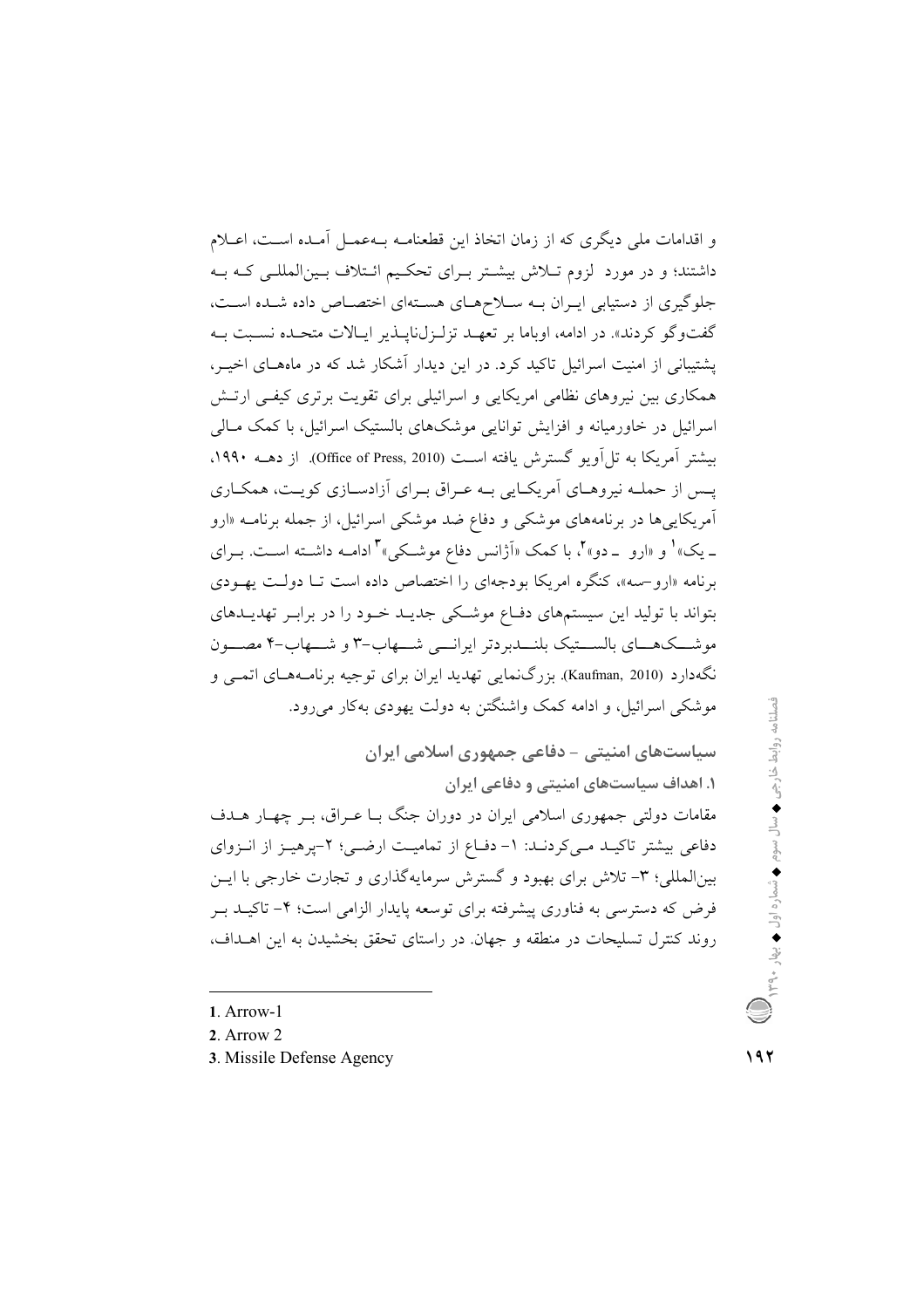سیاستمداران ایرانی بر این باور بودند که نبایـد اسـتقلال ملـی را فـدای ائـتلاف بـا قدرتهای بزرگ نمود؛ و تا جایی که تواناییهای بومی میسر می سازد، باید بـهطـور مستقل برای برقراری امنیت ملی و منطقهای تلاش شود. مخالفت همیشگی دولت ایران با حضور نیروهای خارجی در منطقه بهویژه در خلـیج فـارس، حـاکی از ایــن نگرش رهبران جمهـوری اسـلامی نسـبت بــه ییامــدهای نــاگوار و پرهزینــه انعقــاد پیمانهای نظامی رسمی کشورهای خاورمیانه با قدرتهای بزرگ است. این دیـدگاه ناشی از بدبینی زیاد نسبت به اهداف آشکار و پنهان بیگانگان برای نفوذ اقتصـادی و سیاسی در منطقه خاورمیانه، نه تنها برای دسترسی آسان و ارزان به منابع استراتژیک انرژی بلکه برای تعیین سرنوشت مردم این سرزمین است.

گذشته از این چهار هدف کلی، سیاستگذاران مسایل دفاعی و امنیتـی ایــران در یی دستیابی به اهداف زیر بودهاند: ۱– تضمین امنیت مرزها و أبراههای حیاتی کشور از جمله تنگه هرمز. ۲- نظـارت مسـتمر بـر حضـور نيروهـاي نظـامي خـارجي در أبهای ساحلی . ۳- مبارزه با تروریسم بین المللـی. ۴- جلـوگیری از قاچـاق کـالا، اسلحه، مواد مخدر و انسان ۵- غیرنظامی کردن منطقه و به ویـژه خـروج نیروهـای نظامی خارجی. ۶- ایجاد یک نظام امنیتی مؤثر به منظـور بـهحـداقل رسـاندن نفـوذ قدرتهای فرامنطقهای. ۷- گسترش همکاریهای دفاعی بـا کشـورها و گـروههـای اسلامی و کشورهای همفکر در جهان در حال توسعه (در سالهای اخیر بهویـژه در أمريكاي لاتين، أمريكاي جنوبي و أفريقا).

در سیاستهای کلی برنامـه چهـارم کـه در ۱۱ آذر ۱۳۸۲، بـه رئـیس جمهـور وقت، آقای خاتمی ابلاغ شد، در سرفصل «امور اجتماعی، سیاسی، دفاعی و امنیتـی» تأکید شده که یکی از اهداف این سیاستها عبارت است از: «ارتقـای تــوان دفــاعی نیروهای مسلح برای بازدارندگی، ابتکار عمـل و مقابلــه مـؤثر در برابـر تهدیــدها و حفاظت از منافع ملي و انقلاب اسلامي و منابع حيـاتي كشـور». در سرفصـل امـور مربوط به مناسبات سیاسی و روابط خارجی نیز مشخص شد کـه هـدف جمهـوری اسلامي ثبات در سياست خارجي براساس قانون اساسي و رعايت عزت، حكمت و مصلحت و تقویت روابط خارجی «با اجرای ده سیاست زیر می باشـد: ۱– گسـترش همکاریهای دو جانبه، منطقهای و بین|لمللی؛ ۲– ادامه پرهیز از تشنج در روابـط بــا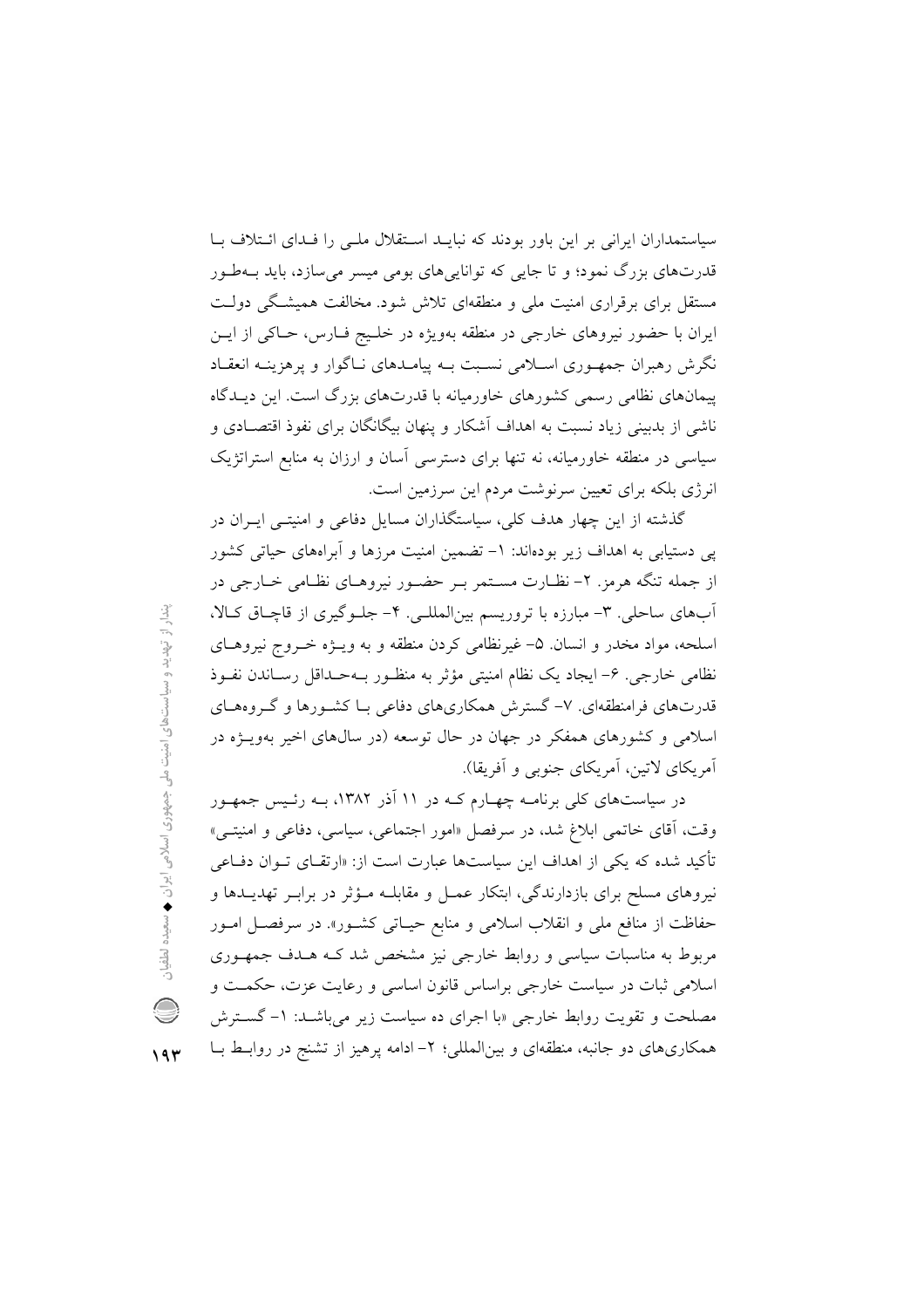کشورها؛ ٣- تقویت روابط سازنده با کشورهای غیرمتخاصم؛ ۴- بهرهگیری از روابط برای افزایش توان ملی؛ ۵– مقابلــه بــا فــزونخــواهی و اقــدام متجاوزانــه در روابــط خارجی؛ ۶- تلاش برای رهایی منطقـه از حضـور نظـامی بیگانگـان؛ ۷- مقابلــه بــا تکقطبی شدن جهان؛ ۸– حمایت از مسـلمانان و ملـتهـای مظلـوم و مستضـعف بهویژه ملت فلسطین؛ ۹- تلاش برای همگرایی بیشتر میان کشورهای اسلامی؛ ۱۰-تلاش برای اصلاح ساختار سازمان ملل» (سیاستهای کلی برنامـه چهـارم توسـعه،  $(147)$ 

در سرفصل «امور سیاسی، دفاعی و امنیتــی» سیاســتهــای کلــی برنامــه پــنجم توسعه که در تاریخ ۲۱ دی ۱۳۸۷ به رئیس جمهور آقای احمدی نژاد ابلاغ شد، بــه اهداف و سیاستهای دفاعی زیر تأکید شده است:

ارتقاء توانمندیهای دفاعی و قدرت بازدارندگی بـهمنظـور دفـاع از حاکمیـت، تمامیت ارضی، منافع و امنیت ملی و مقابلـه مـؤثر بـا تهدیــدهای خــارجی و ایجـاد توازن منطقهای با تأکید بـر : ١- کسـب دانــش و فنــاوریهــای نــو و نــرمافزارهــای پیشرفته دفاعی و نوسازی و بازسازی صنایع دفاعی، افزایش ضـریب خودکفـایی بـا توسعه تحقیقات و بهرهمندی از همـه ظرفیـتهـای صـنعتی کشـور؛ ۲- اهتمـام بـه حضور نیروهای مردمی در امنیت و دفاع از کشور و انقلاب با تقویت کمی و کیفی بسيج مستضعفان؛ ٣- گسترش پدافند غيرعامل؛ ۴- امنيت پايـدار منـاطق مـرزى و كنترل مؤثر مرزها (سياستهاي كلي برنامه پنجم توسعه،١٣٨٧).

۲. ارزیابی سیاستهای امنیتی و دفاعی ایران بر مبنای مفروضات پیش انگارانه ایـدئولوژیک و یـا واقـع گرایانــه، برخـی اسـتدلال کردهاند که ایران نباید درگیر بازی قدرت در سطح بینالمللی شود؛ زیرا منافع کشور می تواند با تقویت روابط منطقهای و روابط با سایر کشورهای اســلامی تــأمین شــود. گروهی دیگر بر برنامهریزی جدیدی با هدف گسترش روابط اقتصـادی و تجـاری خارجی ایران با همه کشورها حتی در مناطق در حال توسعه مانند آفریقا و آمریکای لاتین تاکید می کنند. واقعیت این است که پیروی از سیاست انزواگرایانه و بقا بــدون روابط خـارجی نـاممکن اسـت. دوری جسـتن از کشـورهای همسـایه و یـا سـایر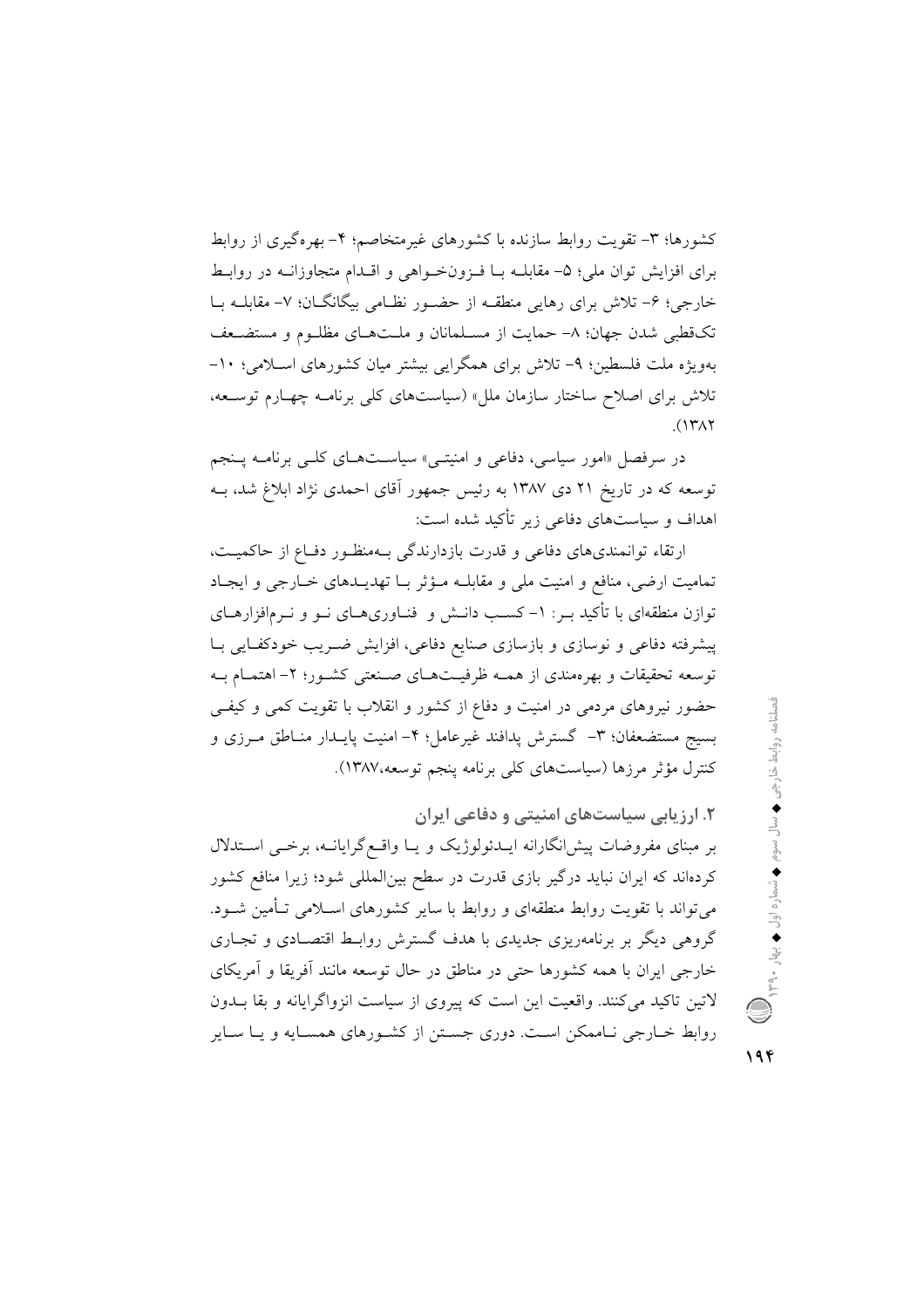بازیگران مهم در جامعهٔ بین|لمللی به منافع ملی ایــران اَســیب وارد مــیکنــد. بیشــتر ایرانی ها تحت تأثیر تلاش های برخی از سیاستمداران و تحلیل گـران مســایل نظــامی که بهطور مرتب از حملات قریبالوقوع قــدرتهــای منطقــهای (ماننــد اســرائیل) و قدرتهای بزرگ (مانند امریکا) به مراکز مهم نظامی و صنعتی ایران سخن راندهانـد. قرار ندارند. باور عمومی این است که این هشدارها و گمانهـا بیشـتر بـرای ایجـاد ترس و نگرانی در جوامع خاورمیانـهای، بـا هـدف توجیـه برنامـههـای خریــدهای تسلیحاتی پرهزینه دولتهای منطقهای و حضور نظامیان خارجی در منطقـه مطـرح می شوند. اگر احساس ترس از جنگ قدرتهای بزرگ علیه ایران بر جامعــه ایرانــی غلبه کند، میتواند به ناامیدی نسبت به آینده و سرخوردگی مردم منجر شــود، و بــه تهدیدی بزرگ برای امنیت ملی کشور تبدیل شود. در نتیجه، بــا تهدیــد مسـتقیم بــه حمله، و يا با ارائهٔ سناريوهاي مختلف حملات احتمـالي در صـورت تغييـر نكـردن رفتار سیاست خارجی ایران، رقبا و دشمنان جمهوری اسلامی در صدد برآمدهاند تـا مردم را به آینده خود دلسرد و مایوس کنند (Lotfian, 1997).

آغاز برنامههای بازسازی توانایی نظامی جمهوری اسلامی ایـران در سـال۵حـای پس از جنگ با عراق، به سه دلیل عمده مورد انتقاد قرار گرفت و بسیار بزرگتــر از أنچه بود، جلوه داده می شد: الف) توجیه حضور مستقیم قدرتهـای نظـامی بـزرگ در منطقه، بهویژه در اَبهای خلیج فارس؛ ب) ایجـاد حـس نــاامنی در کشــورهای حاشیه جنوبی خلیج فارس بهمنظور ترغیب آنها به خرید جنگافزارهـای پـر هزینــه برای مقابله با تهدید فرضی «ایران در حال مجهز شدن به سلاحهای کشتار جمعی و موشکهای بالستیک با برد میانه»؛ پ) منحرف کردن توجه روزافـزون مطبوعـات و محافل سیاسی عرب از انحصار اتمی اسرائیل تا با اعتـراض کشـورهای خاورمیانـه به برنامههای نظامی اتمی اسرائیل و نپذیرفتن معاهده منع گسترش تسـلیحات اتمـی از سوی تل آویو مقابله کنند. با وجود گذشت سال&ا و پدیـداری تحـولات مهـم در نظام بینالملل به علت رویدادهایی مانند پایان جنگ سرد و ماجرای یازدهم سیتامبر، قدرتهای فرامنطقهای به انتقادهای خود از سیاستهای دفاعی ایران به همان دلایل سهگانه مطرح شده در بالا ادامه دادهاند. البته مسئلهٔ مبارزه با تروریسم شبکه جهـانی القاعده بر شدت اهمیت رفع «تهدید ایران» افزوده است. بـا یافشـاری بیشـتر بـرای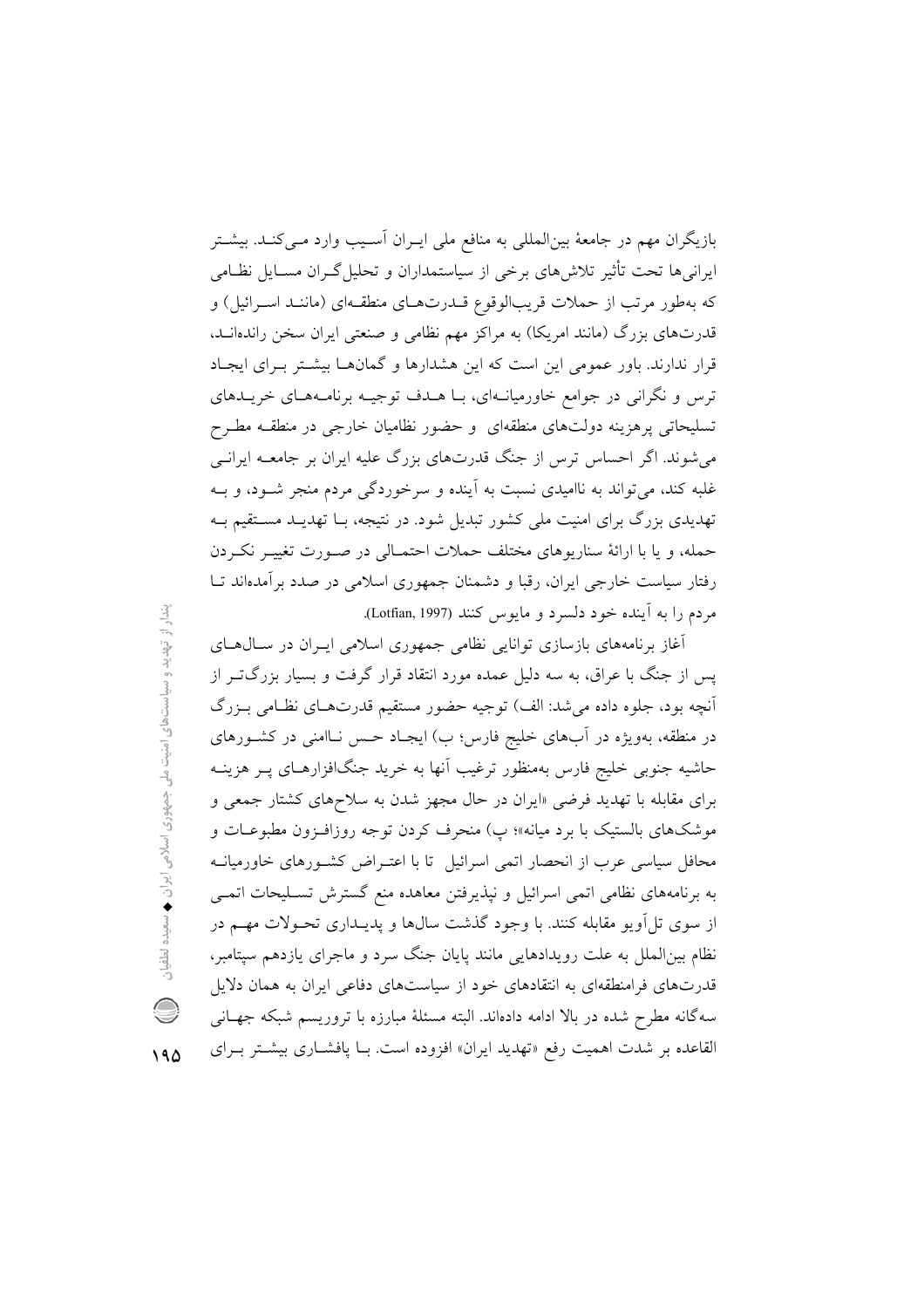حفظ نیروهای نظامی خود در منطقه، و افزایش فـروشهـای تسـلیحاتی بــه دلایـل اقتصادی و سیاسی به کشورهای خاورمیانــه بــه ناپایــداری امنیتــی در منطقــه دامــن زدهاند. خاورمیانه با جمعیت ۳۸۷ میلیون نفری خود در سال ۲۰۰۳، دارای نیروهـای نظامی معادل حدود ۲/۵ میلیون نفر بوده است. انتقال بی رویه اسپلحه و تبیدیل ایس منطقه به یکی از بزرگترین واردکنندگان اسلحه در دنیا از جمله عـواملی اسـت کـه به نظامی گرایی خاورمیانه کمک کرده است (لطفیان، ۱۳۸۸).

در این دوران، کشورهایی که درصدد مبارزه با سلطهجویی آمریکا برآمدند، بـه انزوای اقتصادی و سیاسی تهدید شدند. آن گروه از کشورهایی کـه امریکـا را بـه چالش علني فراخواندند (مانند ايران و عـراق)، بــا تهديــد تحـريم و حملــه نظــامي امریکا روبرو شدند. به کشورهای حاشیه خلیج فیارس (کویت، عربستان، قطر و امارات) اجازه داده شد تا با شتاب بسیار به خریداری سلاحهای جدیـد بیردازنـد، و تا سال ۱۹۹۴، واردات اسلحه آنها در مقایسه با واردات مشابه به ایـران، ۳۰ بـه یـک بود. عربستان سعودی به عنوان بزرگترین خریدار سلاح پدیدار شد و بین سالهای ۱۹۹۴ تا ۱۹۹۷، حدود ۳۶/۴ میلیـارد دلار تنهـا از امریکــا جنـگافزارهــای پیشــرفته خریداری کے د (Grimmet, 1996: 53;Grimmet, 2008). براسیاس گےزارش هیای رسیمی کنگره امریکا، سفارش های دولتها برای خرید تسلیحات در ۲۰۰۷، بـه ۶۰ میلیارد دلار رسید. این رقم نشاندهنده افزایش ۹/۲ درصدی نسبت بـه سـفارش هـای سـال ييش از آن است (Grimmet, 2008: 5).

| ۱۹۹۹            | $\mathbf{Y} \cdots$ | $\mathsf{Y}\cdots\mathsf{Y}$ |      |                         | ۲۰۰۵   ۲۰۰۳   ۲۰۰۴   ۲۰۰۵ |                         |             | $Y \cdot Y$ $Y \cdot Y$ |                |
|-----------------|---------------------|------------------------------|------|-------------------------|---------------------------|-------------------------|-------------|-------------------------|----------------|
| $rr - T$        | ۴۷۳۱                | ۵۲۲۰                         | ۳۹۲۶ | ۴۵۹۴                    | ۵۸۱۶                      | YYY'                    | <b>YA\\</b> | ۶۴۸۶                    | هزينه<br>نظامى |
| $\mathbf{y}'$ . | ۳/۸ $\,$            | $\mathfrak{r}/\mathfrak{r}$  | ۲/۵  | $\mathsf{Y}/\mathsf{Q}$ | $\mathbf{r}/\mathbf{r}$   | $\mathsf{r}/\mathsf{r}$ | ۳/۸         | $\mathbf{Y}/\mathbf{Y}$ | تحميل<br>نظامى |

جدول (- هزینه نظامی ایران در کل و بهعنوان درصدی از درآمد ملی در سال های ۲۰۰۸-۱۹۹۹

**یادد/شت:** هزینههای مربوط به نیروهای شبهنظامی را شامل نمی شود. هزینــه تخمــین زده شده برای سال ۲۰۰۸، برابر با ۹۱۷۴ میلیون دلار بـه قیمـتهـای جـاری، برابـر بـا ۶۰۸۹ میلیون دلار به قیمتهای ثابت ۲۰۰۵، و برابر با ۸۶۵۰۲ میلیارد ریال گزارش شده بود.

*منبع:* سالنامه سیپری ۲۰۰۹، صص ۲۴۳ و ۲۳۶ و ۲۲۹. 198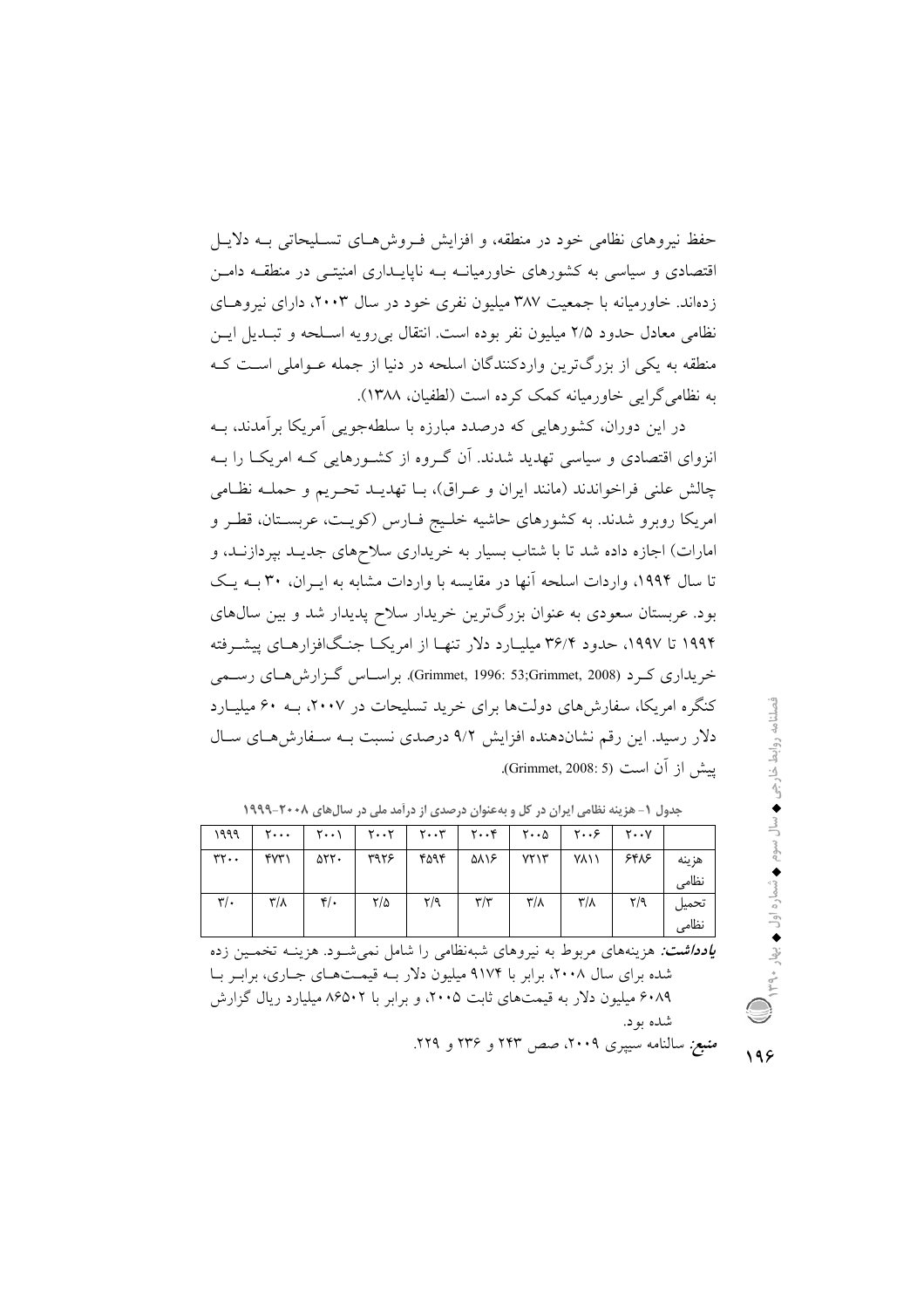بر اسـاس اّمارهـاي موسسـه بـين|لمللـي صـلح اسـتکهلم (سـيپري)، کـه در زمينـه گردآوری و گزارش این گونه آمارها از اعتبار و شهرت جهانی برخوردار است، کـل هزینـههـای نظـامی در جهـان در سـال ۲۰۰۸ بـه ۱۴۶۴۰۰۰ میلیـون دلار رسـید، و میانگین تحمیل نظامی در جهان در این سال برابر با ۲/۴ درصد بود. در ایـن سـال، هزینه نظامی عربستان سعودی معادل ۳۸۲۲۳ میلیون دلار، اسـرائیل برابـر بــا ۱۶۱۹۴ میلیون دلار و آمریکا ۶۰۷۰۰۰ میلیون دلار (با رتبه اول از لحاظ هزینههـای نظـامی در جهان) برآورد شده بود. تحمیل نظامی (درصدی از درآمد ملی که به هزینههـای نظامی اختصاص داده می شود)، برای سال ۲۰۰۷ برای این سه کشور عبـارت بودنـد از: ٩/٣ درصد، ٨/۶ درصد، و ۴ درصد (182, 812, 819 SIPRI, 2009: 182, در دوره ۵ ساله ۲۰۰۷–۲۰۰۳، حدود ۲۲ درصد از کل سلاحهای انتقال یافته در جهان به خاورمیانــه سرازیر شد. بزرگترین وارد کننده اسلحه در این دوره، امـارات متحـده عربـی بـا ۷ درصد از کل واردات سازو برگهای نظامی بود. آمریکا در ایـن دوره زمـانی بـا ۳۱ درصد از کل سلاحهای متعارف فروخته شده یـا صـادر شـده بـه سـایر کشـورهای جهان، به ارزش ۳۴۴۹۹ میلیون دلار رتبه اول، و روسـیه بـا ۲۵ درصـد از کـل ایـن سلاحها به ارزش ۲۸۳۸۲ میلیون دلار رتبه دوم را در جهان به خود اختصـاص داده به دند. ۲

ایران با جمعیتی حدود ۷۰ میلیـون نفـر، یکـی از پرجمعیـتتـرین کشـورهای خاورمیانه و دارای منابع انرژی غنی بوده، بیش از ۱۱ درصد از ذخـایر نفتـی دنیـا و حدود ۱۵/۳ درصد از ذخایر شناخته شده گاز طبیعی در جهان را در اختیار دارد. بـا این حال هزینه نظامی ایران در مقایسه با سایر کشورهای منطقـهای بـهطـور نسـبی پایین است. هزینـه نظـامی ایـران در سـال ۲۰۰۸، برابـر بــا ۹۱۷۴ میلیــون دلار بــه قیمتهای جاری، یعنی کمتر از یک چهـارم هزینــه نظـامی ۳۸۲۲۳ میلیــون دلاری عربستان سعودی و کمی بیش از نصف هزینه ۱۶۱۹۴ میلیون دلاری اسـرائیل بـود. در مقایسه، نیروهای مسلح ۵۴۰ هزار نفـری ایـران در ۲۰۰۵، بـیش از ۶۲ درصـد از کل نیروهای نظامی منطقه خلیج فارس را تشکیل مییداد. سیاستهای منطقهای دولت امریکا و هم پیمانانش نه تنها خاورمیانه را به انبار اسلحه، عراق و افغانستان را به محل تاخت و تاز نیروهای نظامی خارجی، مردم منطقه را به قربانیـان حکمرانـان

بندار از تهدید و سیاستهای امنیت ملی جمهوری اسلامی ایران ♦ سعیده لطفیان

Q

 $19V$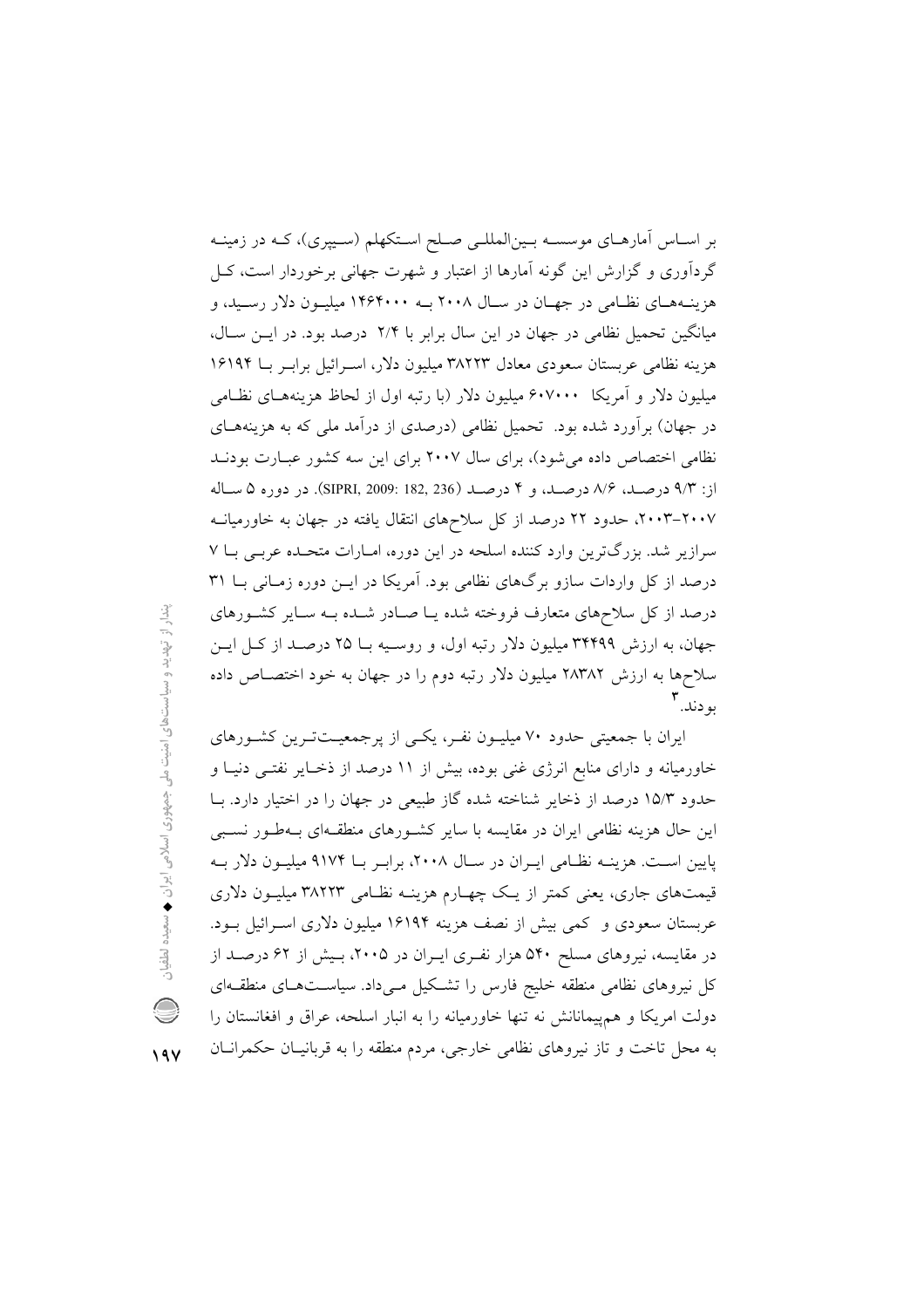خودکامه، و لبنان و غزه را به صحنه نبرد تبدیل کرد، بلکه ارمغانی جـز هزینــههــای سرسامآور و کاهش اعتبار امریکا در افکار عمومی بین|لمللی نداشته اسـت.<sup>۴</sup> آشـکار است که با تغییر در سیاستهای صدور اسلحه این قدرتهای بزرگ میتوان چهـره امنیتی خاورمیانه و نظام بین الملل را بهخوبی دگر گون ساخت.

با سرنگونی رژیم بعث عراق، ایران تنها کشور خلیج فارس است که هم اکنـون دارای برنامه ساخت نیروگاههای اتمی و مراکز غنی سازی اورانیوم، و توانایی ارسال ماهواره به فضا میباشد. در ضمن، ایـران دارای صـنایع داخلـی سـاخت تسـلیحات بهویژه موشکهای بالستیک میانبرد میباشد. پیشرفتهای ایـران در ایـن زمینـههـا، بهانه خوبی برای قدرتهای بزرگ خواهد بود تـا بــه صــدور و فــروش اســلحه بــه دولتهای متحدشان ادامه دهند، و قراردادهای نظامی و امنیتی بـا آنهـا امضــا کننــد. برخی از این دولتهای خارجی حتی به کشورهای اقتدارگرا (ماننـد اردن و مصـر)، در شرایطی که رهبرانشان نگرش های غربگرایی داشته باشند، نیز کمکهای نظامی ارسال کردهاند. دولتهای غربی در حالی بـر شـدت مخالفـتهـای خـود از برنامـه انرژی هستهای ایران می افزایند، که وجود زرادخانه اتمی اسـرائیل را تهدیــدی بــرای منطقه به شمار نمی آورند. واقعیت آن است که اسراییل نه تنها خود را بـه ایــن گونــه جنگافزارهای کشتار جمعی مجهز نموده بلکـه اسـتراتژیهـای مناسـبی نیـز بـرای جنگهای نامتعارف آینده در نظر گرفته است. تل|ویو دارای صدها کلاهک اتمـی بوده و سیاستمداران ارشد اسرائیلی، طرف دار سرسخت و آشکار حفظ و افـزایش توانایی اتمی اسرائیل می باشند. بسیاری از آنها بر این باورند که باید در فک حفظ برتری اتمی اسرائیل بود، تـا از گزنــد تهدیــدهای خطرنــاک در امــان باشــند. جــای شگفتی نیست که رهبران یهودی با ابراز نگرانی شدید از پیشرفت توانـایی هسـتهای و موشکی ایران از اواخر دههی ۱۹۹۰ تاکنون در صدد تضعیف قوای دفیاعی ایران ىر آمدەاند.

پرسش دیگری که در ابتدا مطرح شد این است که ایران باید خود را برای چــه تهدیدهایی آماده سازد؟ سناریوهای درگیری و جنگ برای ایران را میتوانیم بـه دو گروه تقسیم کنیم: ۱- سناریوهایی که باعث بـروز نگرانــی رهبـران و سیاسـتگذاران مسائل نظامی ایران شدهاند و ۲– آنهایی که از نظر ایرانی ها چندان مهم نبوده، امــا از

 $19<sub>A</sub>$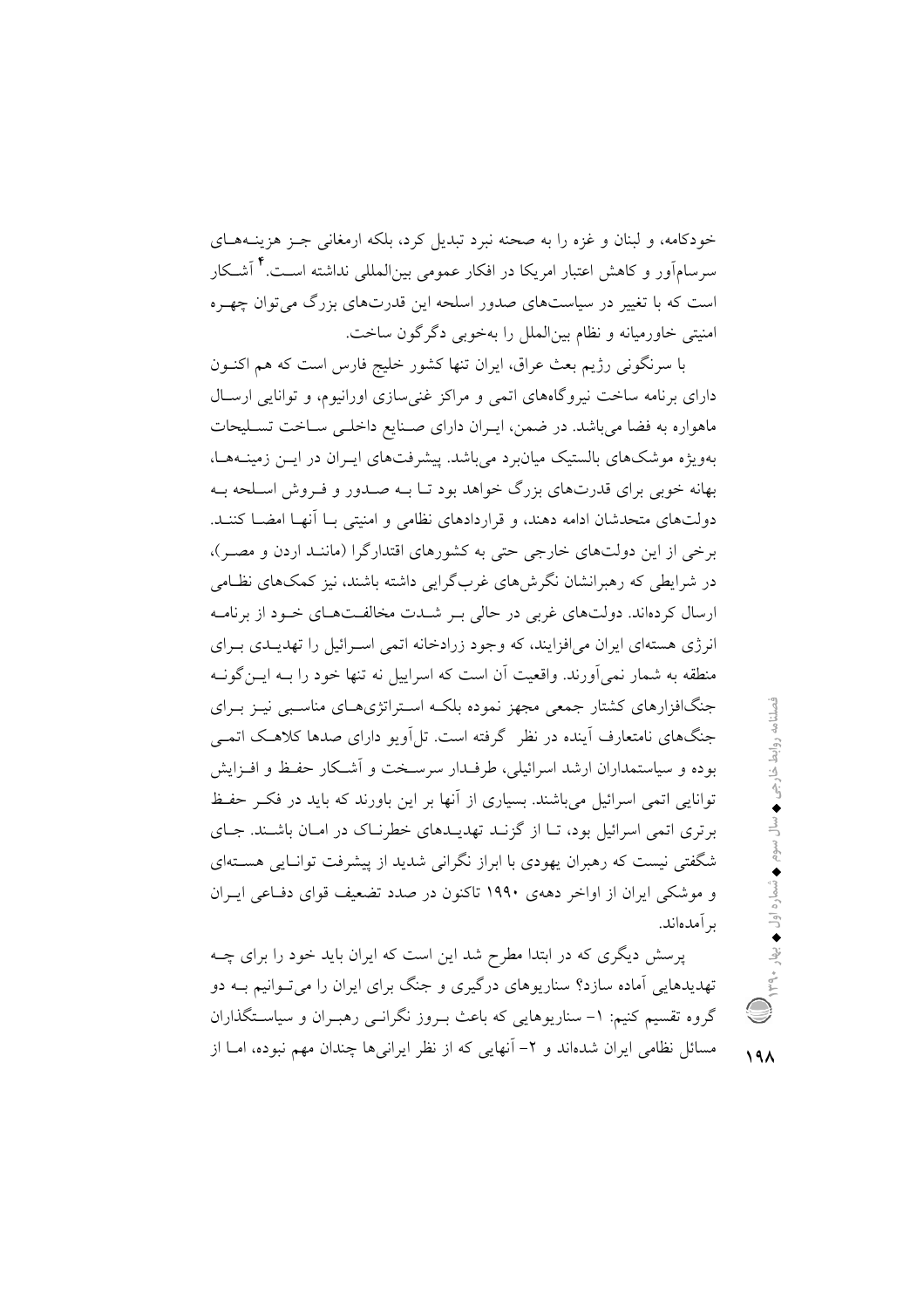سوی مخالفان و رقبای جمهوری اسلامی ایـران تهدیدکننـده جلـوه داده شـدهانـد (Lotfian, 1997). در یی سرنگونی رژیم صدام در عراق، احتمـال رویـارویی ایـران بـا اسرائیل به مراتب بیش از درگیری با همسایگانش است. حمله آمریکا بـه ایــران بــه دلیل روی کار آمدن باراک اوباما نیز بعید به نظر می آید. با این وجـود، ایـران هنــوز نیروهای نظامی مستقر در عراق، افغانستان و آبهای خلـیج فـارس را جـدیتـرین تهدید برای نیروهای نظامی خود به شمار میآورد. برخورداری از شبکه پایگاههـا و امکانات گوناگون در منطقه به آمریکاییها این امکان را میدهد کـه حملـه دوربـرد هوایی و موشکی را علیه مراکز حساس نظامی و سیاسی در ایران سـازماندهی کننـد. رهبران اسرائیل همواره برای کسب قدرت نظامی برتـر، بارهـا بـا جـدیت در صـدد جلوگیری از دستیابی رقبای خود به توانایی های نظامی مشابه شدهاند. به طور مثـال، در دههٔ ۱۹۶۰، آنان با اقداماتی خرابکارانه مـانع از ادامـه همکـاری نظـامی مصـر بـا دانشمندان آلمانی آشنا با برنامه اتمی نازیها شدند. در ۱۹۸۱، بـا بمبـاران هـوایی نیروگاه اتمی در حال ساخت ازیراک، از اتمـی شــدن عـراق جلـوگیری کردنـد. در سپتامبر ۲۰۰۷، به بمباران هوایی تاسیساتی در سوریه با این ادعا که محل ایجاد یک نیروگاه اتمی به کمک کره شمالی است، پرداختند. از اوایل دههٔ ۱۹۹۰، با جدیت بـه تبليغات منفى ضد برنامه اتمى ايران يرداخته و حتى بارهــا از نقشــههــاى حملــه بــه مراكز نظامى ايران سخن گفتهاند (Kadhim, 2006: 582).

به دلیل پراکندگی این مراکز در کشوری به وسعت و عمق استراتژیک ایـران، و نیز توانایی انتقامجویی نیروهای نظامی ایرانی علیه مراکز حساس اسـرائیلی، تـاکنون نتوانستهاند تهديد خود را عملي كنند. در هر حال، هر چقـدر احتمـال وقـوع چنـين حملهای کم باشد، باید در برنامهریزی دفاعی جمهوری اسلامی ایران با دقت بـرای رویارویی با آن تدابیری اندیشید. البته ایران در تلاش بوده تا با خریــد سیســتمهــای دفاع هوایی، بر توانایی دفاعی خـود در برابـر حمـلات هـوایی اسـرائیل یـا امریکـا بیفزاید. در ضمن، ایران اکنون دارای موشکهای میان برد مانند موشکهای شـهاب ۳ است که برای هدف قراردادن قلمروی اسرائیل، از برد کافی برخوردار است.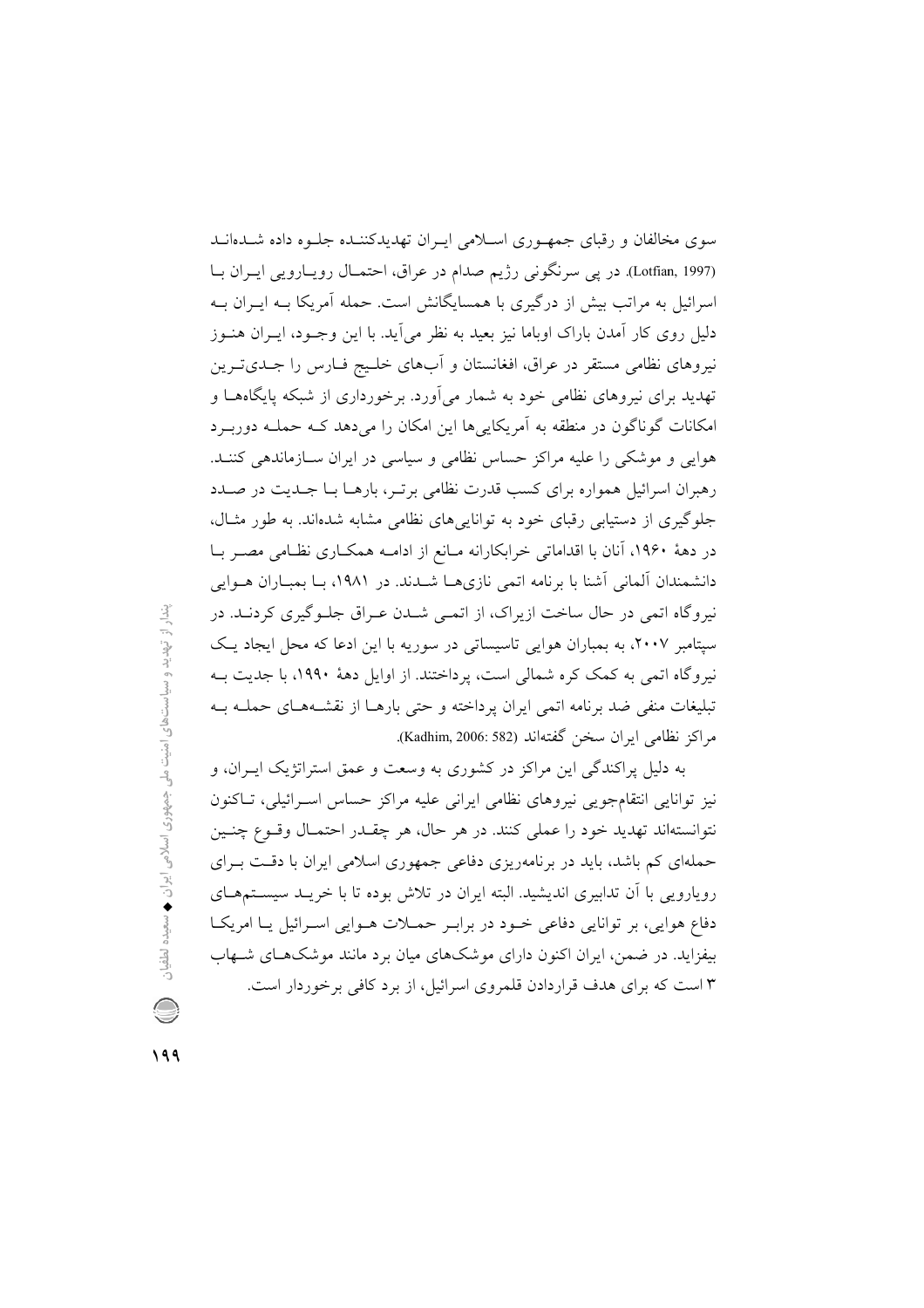نتىجەگىرى

با وجود کم شدتتر شدن تهديـد حملـه خـارجي مخالفـان سرسـخت جمهـوري اسلامی به قلمروی ایران، با توجه بـه ایـن واقعیـت کـه محـیط امنیتـی پیرامـونش، محيطي ناپايدار است و بهويژه اوضاع افغانستان پيش بيني نشــدني اســت، تهديــدهاي امنیتی سخت و نرم کماکان پابرجا هستند. همچنین با توجه به وضعیت ژئوپولیتیک جدیدی که ایجاد شده است، میتوان گفت بروز درگیری بر سر تقسیم منافع نفت و گاز دریای خزر، چندان دور از ذهن بهنظر نمـیرسـد. بـا بـروز رویـدادهایی ماننـد جنگ روسیه و گرجستان، محیط امنیتـی شـمال ایـران کمـابیش ناپایـدار اسـت؛ و چالشی جدی بر سر تصاحب ذخایر و منابع انـرژی دریـای خـزر هنـوز در جریـان است که میتواند به بر هم خوردن تعادل استراتژیک این منطقه منجـر شـود. از ایــن رو، بروز احتمالی تهدیدهای امنیتی جدید از جانب همسایگان شمالی ایران ممکــن، است تهران را برانگیزد که قوای خـود را در سراسـر مـرز شـمالی تقویـت کـرده و ناو گان دریای خزر را سازماندهی کند.

اگر قرار باشد در بلندمدت، پایداری و ثبات واقعی بر منطقـه حکمفرمـا شــود، لازم است که ایران از انزوا خــارج گــردد. هـیچ یــک از کشــورهای منطقــهای قــادر نخواهند بود که فشار اقتصادی ناشی از برنامـهٔ گسـترده نوسـازی نظـامی را بــدون یرداخت هزینههای سنگین اجتماعی و سیاسی تحمل کند. دولت جمهوری اسـلامی ایران نیز باید در تلاش باشد تا خود را درگیر مسابقات تسلیحاتی خاورمیانه ننمایـد؛ زیرا آشکار است که انباشت جنگافزارهـای پیشـرفته کـه بـه قیمـتهـای کـلان از آمریکا، روسیه و سایر صادرکنندگان عمده در جهان از سـوی همسـایگان ایـران در خلیج فارس خریداری شده هیچ پیامد مثبتی برای رفاه مردم ندارد، و مسلم است که افزایش بیرویه هزینههای نظامی برای ملت ایران نیز منفعتی نخواهـد داشـت. البتـه باید یادآوری شود که تا ثبات نسبی و امنیت به افغانستان و عراق بازنگردد نیروهای خارجی در منطقه به مداخله نظامی خود ادامه دهنـد، و اعضـای شـورای همکـاری خلیج فارس با ایران همکاری دفاعی نداشته باشند؛ ایران ناچار است توانایی نظـامی خود را تاحد لازم افزایش دهد، اما این افزایش نباید منجر به زیان جبران ناپذیر برای بخشهای غیرنظامی از جمله بهداشت عمومی، آموزش و پرورش، صـنایع تولیـدی

٢.,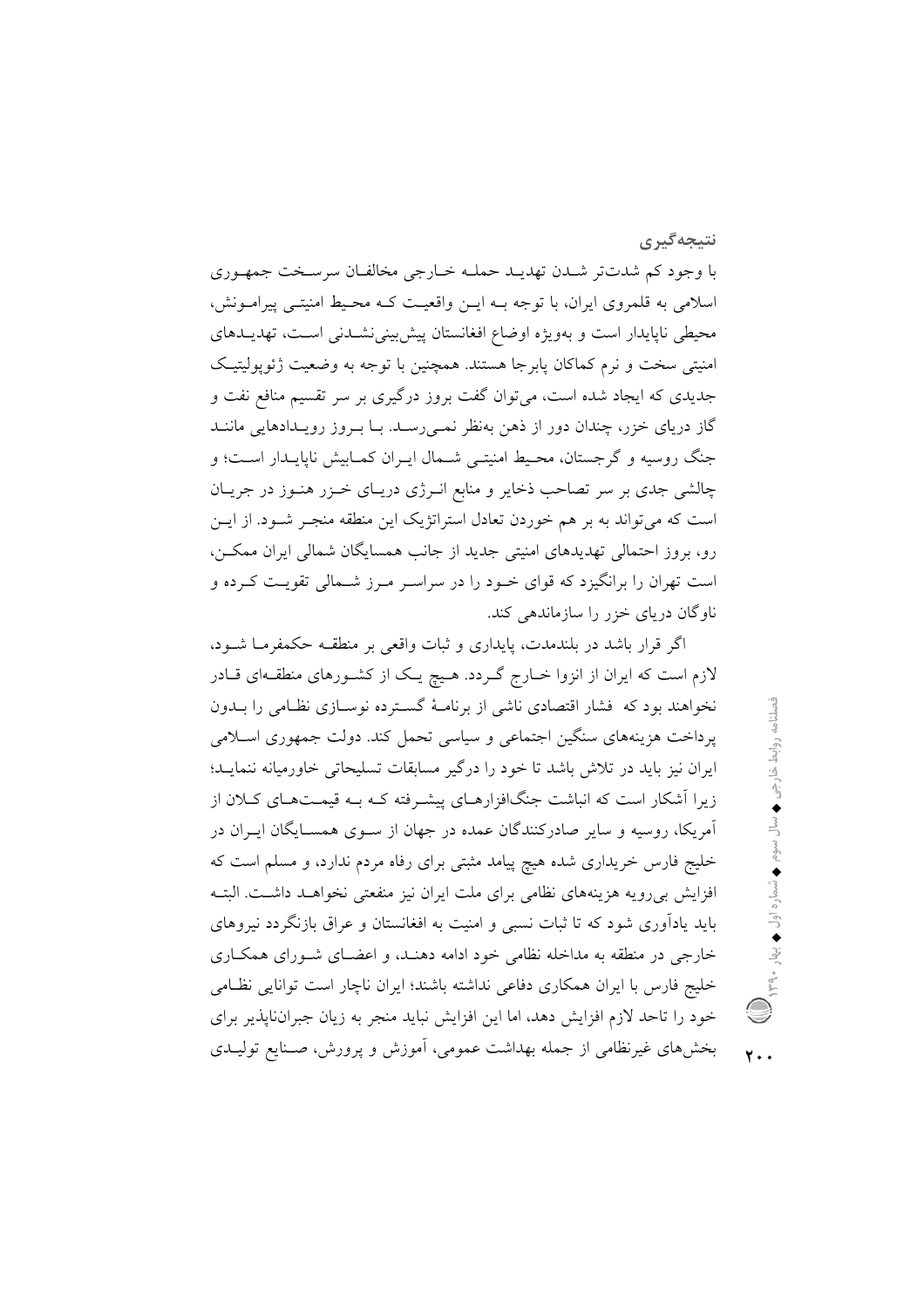غیرنظامی و غیره شود.

نکته مهم این است که دولت ایران تنها با تاکید بیشتر بر راههای غیرنظامی و بــا تاکید بر قدرت نرم در سیاستگذاری دفاعی کشور، میتواند به اهداف از پیش تعیــین شده خود برسد. سیاستمداران ایرانی باید سیاست غیرتوسعهطلبانــه کشــور را بیشــتر تبليغ كنند، و از كاربرد الفاظ تحريككننده ضد همسايگان خــود بپرهيزنــد. بهبــود و گسترش روابط سیاسی بهویژه با کشورهای همسایه در خلیج فارس، بهترین و یگانه راه جلب اعتماد خواهد بود. «اعتماد سازی» برای فرونشاندن تهدیـدهای امنیتـی در بلندمدت، موثرترین ابزار سیاست دفاعی است. \*\*

 $\mathbf{Y} \cdot \mathbf{V}$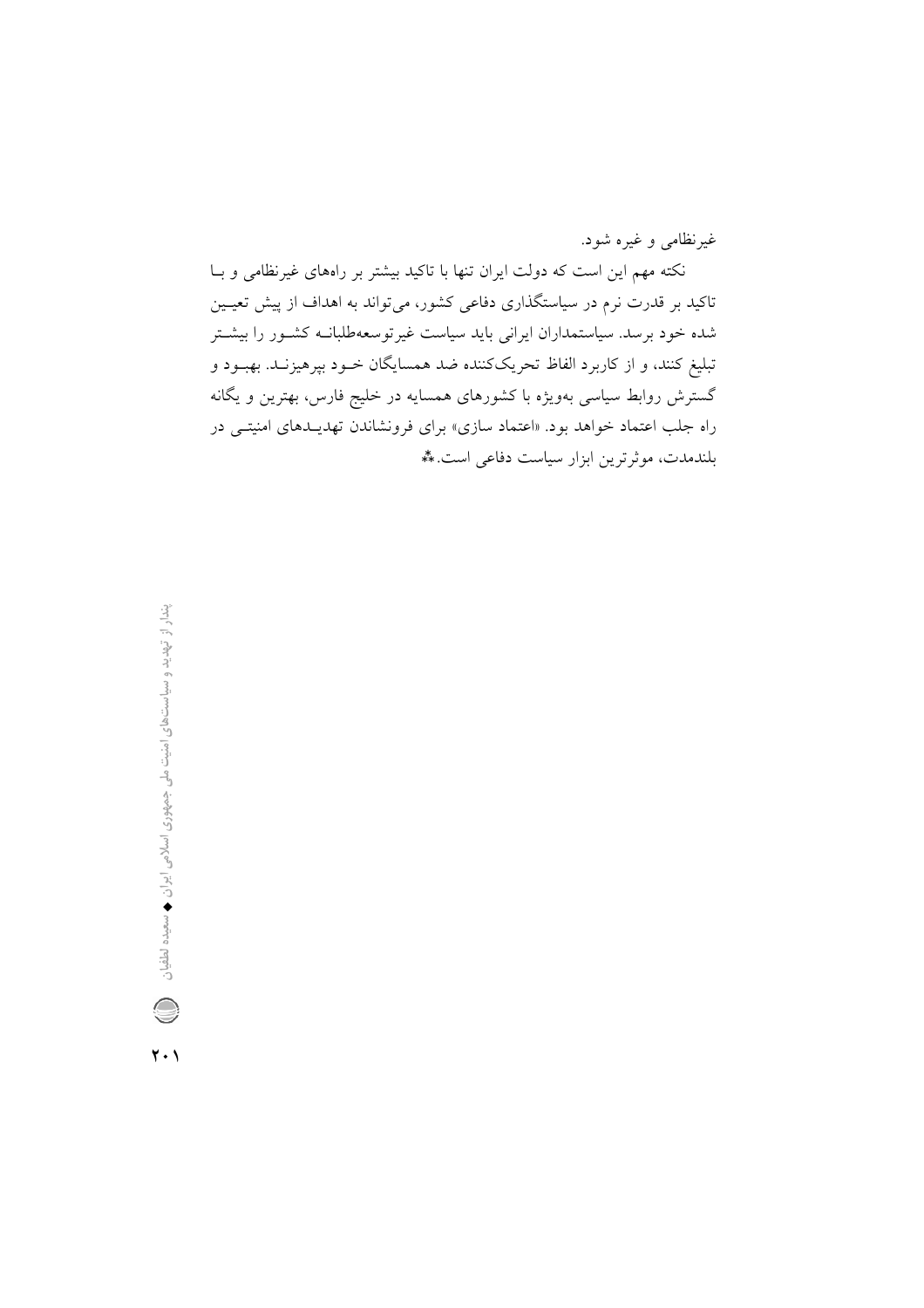بادداشتها

- 1. ایران دورهٔ صفوی مانند دولت عثمانی و مغول تنها یک امپراتوری ضعیف «باروتی» (gunpowder empire) به شمار می اَمد (Matthee, 2010) که در اوایل قرن هجدهم به حیاتش پایان داده شد، و امپراتوری دیگری در دوره حکمرانی شاهان ایرانی، جایگزین آن نشد. هیچکس این واقعیت را انکار نمیکند که در دوران باستان، این کشور به عنوان یکی از قدرتهای بزرگ فعال در منطقه و جهان، نقش مهمی را ایفا میکرد. به دلیل از دست دادن جایگاه ابرقدرتی و قدرت بزرگ نظام جهانی بودن، رهبران ایران از یکسو هنوز هم نسبت به تمامیت ارضی و حفظ مرزهای أبی و خشکی کشور حساسیت و نگرانی زیادی دارند. از سوی دیگر، ملت و دولت ایران در سر جاهطلبیهای قدرت برتر منطقه و جهان شدن را میپرورانند. این آرزو برای آیندهٔ کشور در «سند چشم|نداز بیست ساله ایران» نیز منعكس شده است.
- ۲. در برگه اطلاعات دفتر روابط عمومی وزارت خزانهداری ایالات متحده مورخ ۱۶ ژوئـن ۲۰۱۰، فهرستی از افراد و نهادهای مالی و نظـامی ایرانــی کــه بــه بهانــهٔ ارتبــاط بــا برنامههای هستهای و موشکی ایران مورد تحریم قرار خواهند گرفت، ارایـه شـده است. این وزارتخانه تحریمهای جدید ضد ایرانی را بهعنوان نخستین اقلدامات در پاسخ به درخواست اوباما در پی فرمان اجرایی شمارهٔ ۱۳۳۸۲ برای اجـرای جـدی قطعنامه ۱۹۲۹ شورای امنیت سازمان ملل معرفی کرد. بهطور مثال، پست بانک بـه دلیل ارایه خدمات به بانک سیه و فعالیت از جانب ایــن بانــک مــورد هــدف قــرار گرفته است؛ بانک سپه در ژانویه ۲۰۰۷، به ادعای ارایــه خــدمات مــالی بــه صــنایع موشکی ایران، در فهرست نهادهای مالی ایرانی مورد تحریم قرار گرفته بـود. بانـک سپه پس از آن در مارس ۲۰۰۷ و در قطعنامهٔ ۱۷۴۷ شـورای امنیـت ســازمان ملــل متحد، شناسایی شد، و مورد تحریم سازمان ملل قرار گرفت. نهادها و افراد وابسته به سپاه پاسداران انقلاب اسلامی، نیروی هوایی و فرماندهی موشکی سپاه پاسداران به دلیل ارتباط با برنامه موشکهای بالستیک ایران، شرکتهای مهندسی نفت و گاز راه ساحل و سپانیر به دلیل همکاری با قرارگاه سازندگی خاتمالانبیاء کـه در اکتبـر ۲۰۰۷، از سوی وزارت خزانهداری هدف تحـریم قـرار گرفتـه بـود، پـنج شـرکت وابسته به خطوط کشتیرانی جمهوری اسلامی ایران، و چندین نهاد در صنایع بیمه،
- نصلنامه روابط خارجی ♦ سال سوم ♦ شماره اول ♦ بهار ٩٠و.

 $\mathbf{y} \cdot \mathbf{y}$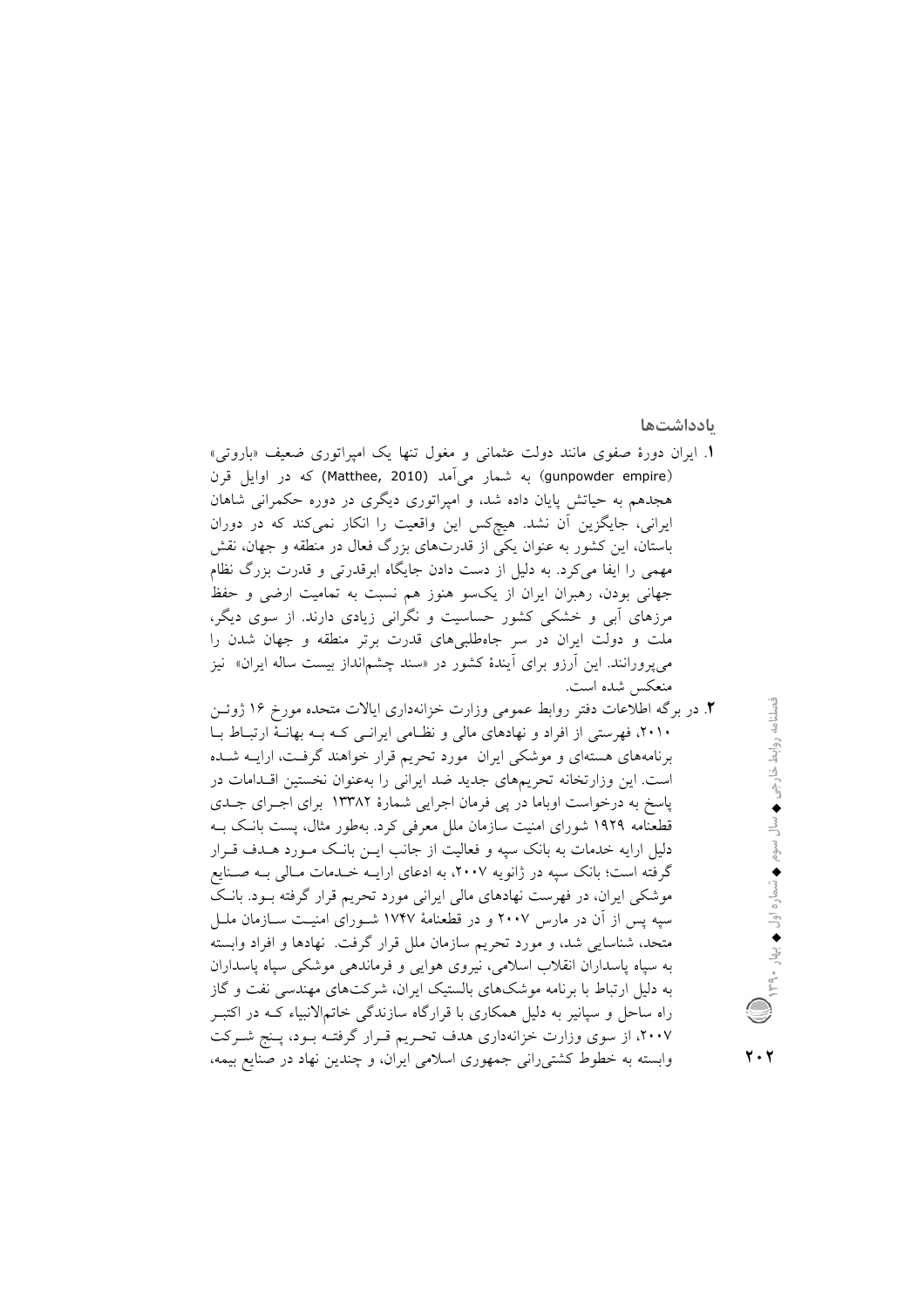نفت و پتروشیمی که زیر نظارت، مالکیت یا مدیریت دولت ایران بودهانـد، نیــز در این فهرست جدید دیده می شوند. از جمله افراد مهم نامبرده شده، فرمانده کل سپاه ياسداران انقلاب اسلامي (محمد على جعفري)، فرمانده نيروي مقاومت بسيج سياه پاسداران (محمدرضا نقدی) به دلیل سمتش به عنوان معاون پیشـین فرمانـده سـتاد مشترک نیروهای مسلح در بخش پژوهشهای صنعتی و لجستیک، وزیـر دفـاع و پشتیبانی نیروهای مسلح ایران (احمد وحیدی) به بهانه ارتبـاط بـا ســازمان صـنایع هوافضای ایران و سازمان صنایع دفاع ایران میباشند. هرگونه معاملـه بـین افـراد و نهادهای ایرانی مورد تحریم قرار گرفته، و شهروندان امریکایی ممنـوع اعــلام شــده است؛ و تمام داراییهای افراد و نهادهای مذکور در حوزه قضـایی ایـالات متحـده مسدود می شوند (U.S. Treasury, 2010).

- ۳. در دوره ۲۰۰۷–۲۰۰۳، پانزده کشور با اختصاص دادن ۹۸/۵ درصد از سلاحهای صـادر شده در جهان به ارزش ۱۰۶۸۵۳ میلیون دلار بهترتیب عبارت بودند از: امریکا (۳۱ درصد)، روسیه (۲۵ درصد)، آلمان (۱۰ درصد)، فرانسه (۹ درصـد)، انگلسـتان (۴ درصد)، هلند (۴ درصد)، ايتاليا (۲ درصد) و سوئد (۲ درصد)، چـين (۲ درصـد)، اوكراين (٢ درصد)، اسـيانيا (٢ درصـد)، اسـرائيل (١ درصـد)، كانـادا (١ درصـد)، سوئيس (١/٥ درصد)، لهستان (١/٥ درصد). ٨١ درصد از كل سلاحهـاي متعـارف فروخته شده در جهان به پنج کشور عضو دائم شــورای امنیــت اختصــاص داشــت؛ (SIPRI, 2008: 325-6) و كل هزينههاي نظامي جهان در سال@اي ١٩٩٨ تا ٢٠٠٧، بالغ بر ۹۹۴۷ میلیارد دلار به قیمتهای ثابت ۲۰۰۵ (بهطور متوسط سـالانه حــدود یک تریلیارد دلار) بود (SIPRI, 2008: 208) .
- ۴. هزینههای عملیات نظامی وزارت دفاع امریکا در عراق، افغانستان و برنامههـای امنیتــی، اکنون معادل ۹۰ درصد از هزینههای ۱۲ سال جنگ در ویتنـام (۶۷۰ میلیــارد دلار)، و دو برابر هزینه جنگ کره (۲۹۵ میلیارد دلار) است. این هزینــههــا بــیش از شــش برابر هزینه جنگ اول خلیج فیارس بـرای آزاد سـازی کویـت (۹۴ میلیـارد دلار) تخمین زده شده است. امریکا حدود ۷ میلیارد دلار یا ۷ درصد از هزینـه آن جنـگ را متحمل شد، و بیشتر هزینهها را دولتهای کویت و عربسـتان پرداختنــد. جنـگ عراق تا ۲۰۰۸، معادل حدود ۶۵ درصد از کل هزینههای جنگ ویتنام بـوده اسـت. اشغال نظامی عراق برای واشنگتن حدود ۵۰ درصد بیش از جنگ کـره، و چهــار و نیم برابر هزینههای جنگ اول خلیج فارس در ۱۹۹۱، هزینه داشته است ,Belasco  $.2008)$

 $\mathbf{Y} \cdot \mathbf{Y}$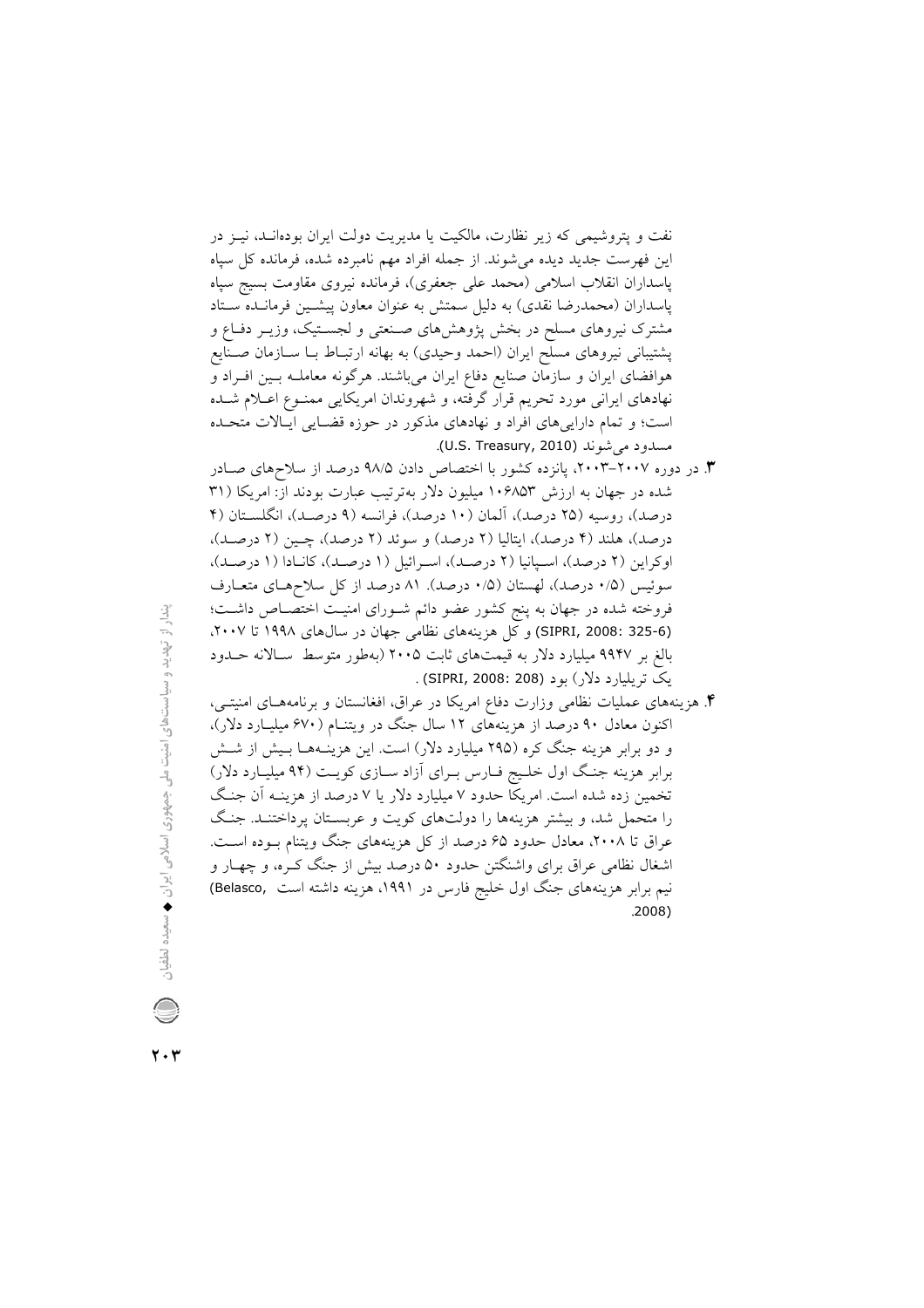## منابع

http://www.maslehat.ir/contentstopless.aspx?p=b607b727-162d-4459-8e48-113b3c88d3fe

http://www.maslehat.ir/Contents.aspx?p=6e386897-5584-4ac0-835c-861690ab72f8

ـ لطفیان، سعیده. ١٣٨٨. جنگافزارهای کشتار جمعـی و کنتـرل تسـلیحات در خاورمیانـه، قصلن*امه روابط خارجي، شم*اره ۱.

ب-لاتين

- Aras, Bülent and Rabia Karakaya Polat. 2008. From Conflict to Cooperation: Desecuritization of Turkey's Relations with Syria and Iran, Security **Dialogue**, V. 39, N. 5.
- Ben Meir, Alon. 2009. Negotiating Strategy to Prevent A Nuclear Iran, International Journal on World Peace, V. XXVI, N. 1.
- Blair, Dennis C. 2 February 2010. Annual Threat Assessment of the US Intelligence Community for the Senate Select Committee on Intelligence.
- Belasco, Amy. 14 July 2008. Cost of Iraq, Afghanistan, and Other Global War on Terror Operations since 9/11, CRS Report for Congress. http://www.fas.org/sgp/crs/natsec/RL33110.pdf.
- Buzan, Barry. 1991. People, States and Fear: An Agenda for  $\mathbf{y} \cdot \mathbf{y}$ International Security Studies in the Post Cold War Era, 2nd ed.,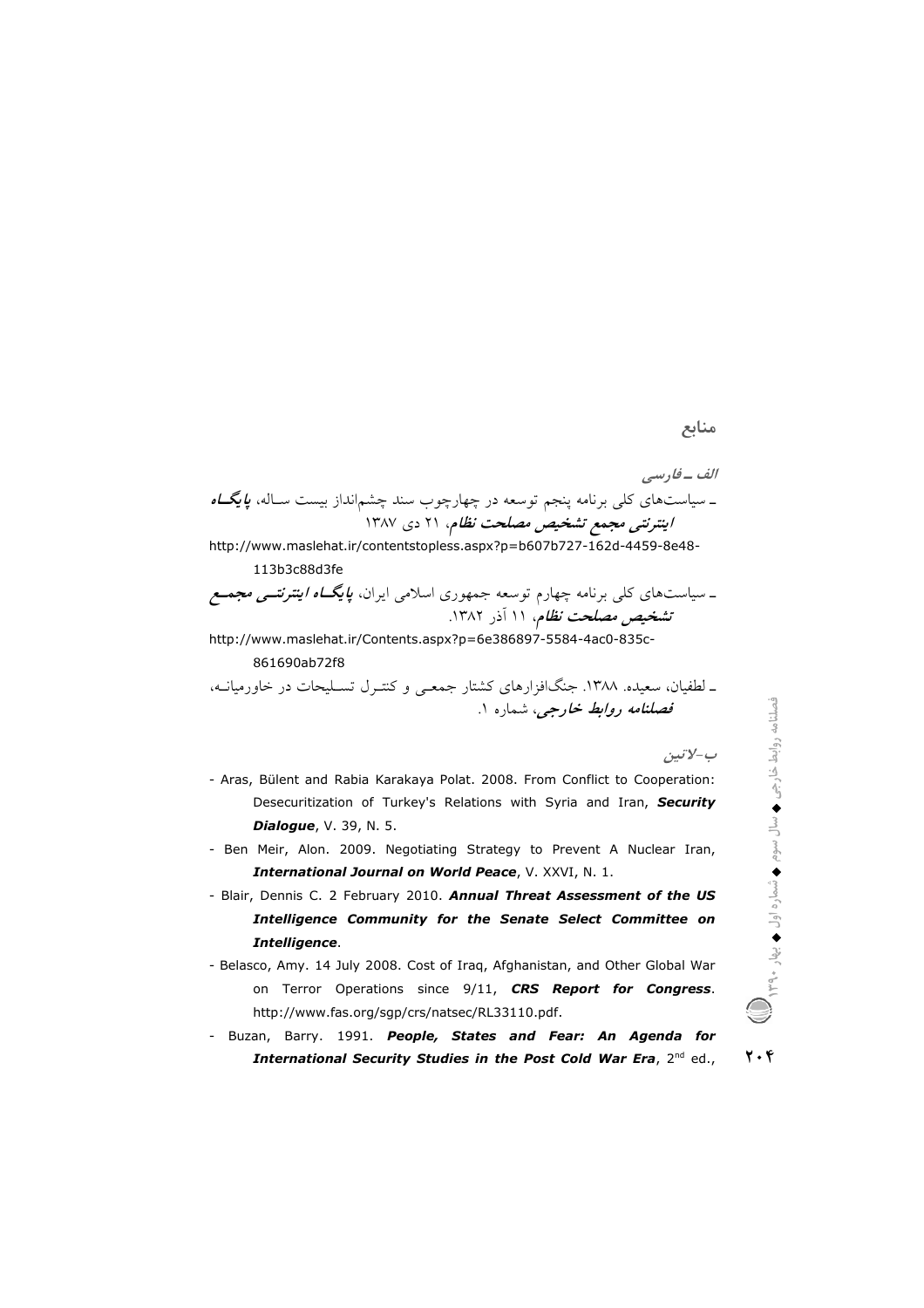Boulder, CO: Lynne Riener.

- Buzan, Bary and et al. 1998. *Security: A New Framework for Analysis nalysis*, Boulder and London: Lynne Riener.
- Chubin, Shahram. 1994. *Iran's National Security Policy: Capabilities,* **Intentions and Impact**, Washington, DC: the Carnegie Endowment for International Peace.
- Cordesman, Anthony H. nthony 2007. *Iran: "Weakling"or "Hegemon emon***"?** Washington, DC: Center for Strategic and International Stud Studies.
- Cordesman, Anthony H. 2005. **The Military Balance in the Gulf: the Dynamics of Force Developments**, Washington, DC: CSIS.
- Cordesman, Anthony and Martin Kleiber. 2007. *Iran's Military Forces and Warfighting Capabilities*, Washington, DC: the CIS Press. *ulf: the<br>ces and<br>eralism,*
- Doyle, Michael W. . <sup>1997</sup>. *Ways of War and Peace: Realism, Liberalism, and Socialism*,New York: Norton, 1997.
- Eisenstadt, Michael. 2010. The Missing Lever: Information Activities against Iran, Policy Notes, The Washington Institute for Near East Policy, N. 1. Available at: www.washingtoninstitute.org.
- Eriksson, John and Mark Rhinard. 2009. The Internal-External Security Nexus: Notes on an Emerging Research Agenda, *Cooperation and Conflict flict*, V. 44, N. 3.
- Freilich, Chuck. 2 2007. *Agenda Iran: Speaking about the Unspeakable, akable, U.S.-Israeli Dialogue on Iran's Nuclear Program* , Washington, DC: the Washington Institute for Near East Policy. U.S.-Israeli Dialogue on Iran's Nuclear Program, Washington, DC:<br>the Washington Institute for Near East Policy.<br>Grimmet, Richard. 2008. U.S. Arms Sales: Agreements with and Deliveries to
- Major Clients, 2000-2007, CRS Report for Congress.
- Grimmett, Richard. 2008. Conventional Arms Transfers to Developing Nations, 2000-2007, *C CRS Report for Congress*.
- Grimmet, Richard F. 1996. **Conventional Arms Transfers to the Third** World, 1988-1995, Washington, DC: CRS, U.S. Library of Congress.
- Gulick, Edward V. 1955. *Europe's Classical Balance of Power*, NewYork: Norton. ewYork:<br>elligence<br>**.** *Gulf*.
- Intelligence and Terrorism Information Center. 2009. The Israel Intelligence Heritage & Commonwealth Center, *Iran and the Persian Gulf* Available at: http://www.terrorism-info.org.il/malam\_multimedia/English /eng\_n/pdf/iran\_e005.pdf Available at: http://www.terrorism-info.org.il/malam\_multimedia/English<br>eng\_n/pdf/iran\_e005.pdf/<br>- Iran Stakes Claim to Bahrain: Public Seeks `Reunification...with Its Motherland,
- $\mathbf{Y} \cdot \mathbf{Q}$
-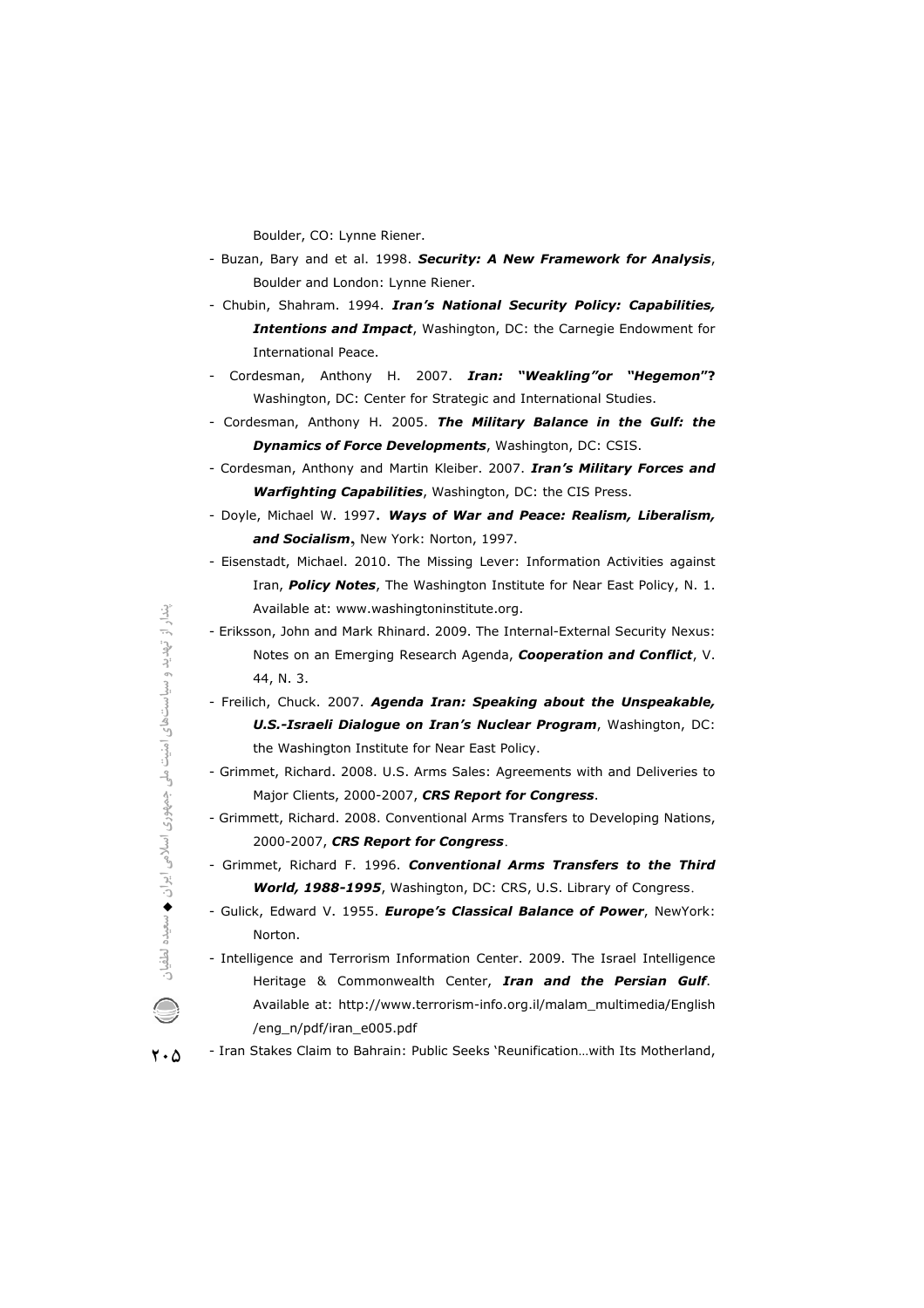**WorldTribune.com**, 13 July 2007.

- Jepperson, Ronald L. and et al. 1996. Norms, Identity and Culture in National Security, in Peter J. Katzenstein, ed. *The Culture of National Security: ecurity:* **Norms, and Identity in World Politics**, New York: Columbia University Press, 1996. Norms, and Identity in World Politics, New York: Columbia University<br>Press, 1996.<br>Kadhim, Abbas. November 2006. The Future of Nuclear Weapons in the Middle
- East, *Nonproliferation Review*, V. 13, N. 3.
- Kaufman, Stephen. 9 June 2010. **U.N. Targets Iranian Nuclear and** *Conventional Weapons Programs.*
- Available at: http://www.america.gov/st/peacesec-english/2010/June/2010060 9153830esnamfuak amfuak0.5297357.html
- Krahmann, Elke. 2003. Conceptualizing Security Governance, **Cooperation eration and Conflict t**, V. 38, N.1.
- Larrabee, F. Stephen. 2010. *Troubled Partnership: U.S.-Turkish Relations in an Era of Global Geopolitical Change, Santa Monica f* , CA: RAND.
- Lotfian, Saideh. 1997. Threat Perception and Military Planning in Iran: Credible Scenarios of Conflict and Opportunities for Con Confidence Building, in Eric Arnett, ed. *M Military Capacity and the Risk of War: China, India,*  Pakistan and Iran, Oxford: Oxford University Press, for the SIPRI.
- Levine, Robert and Donald Campbell. 1972. *Ethnocentrism: Theories of* **Conflict, Ethnic Attitudes, and Group Behavior**, New York: John<br>Wiley.<br>onald, Matt. 2008. Securitization and the Construction of Security, Wiley.
- McDonald, Matt. 2008. Securitization and the Construction of Security, **European Journal of International Relations, V. 14, N. 4.**
- Matthee, R. 2010. Was Safavid Iran an empire? Journal of the Economic *and Social H History of the Orient*, V. 53, N. 1-2. - Matthee, R. 2010. Was Safavid Iran an empire? **Journal of the Economic<br><b>and Social History of the Orient**, V. 53, N. 1-2.<br>- Mearsheimer, John. 1995. A Realist Response, **International Security**, V. 20,
- N. 1.
- *Office of the Press Secretary, the White House, Summary of Obama's Meeting with Israeli Prime Minister Netanyahu ess ith Netanyahu, <sup>6</sup> July bama's 2010***.** Available at: http://www.thewhitehouse.gov.
- Podhoretz, Norman <sup>n</sup>. 2007. The Case for Bombing Iran*, Commentary*.
- Rousseau, David L. and Rocio Garcia-Retamero. October 2007. Identity, Power, and Threat Perception: A Cross-National Experimental Study, **Journal of C Conflict Resolution**, V. 51, N. 5.

کار<br>رن<sup>4</sup> فصلنامه <sub>رو</sub>ابط **→ لسال سوم** شماره اول  $\frac{1}{2}$ **1390**